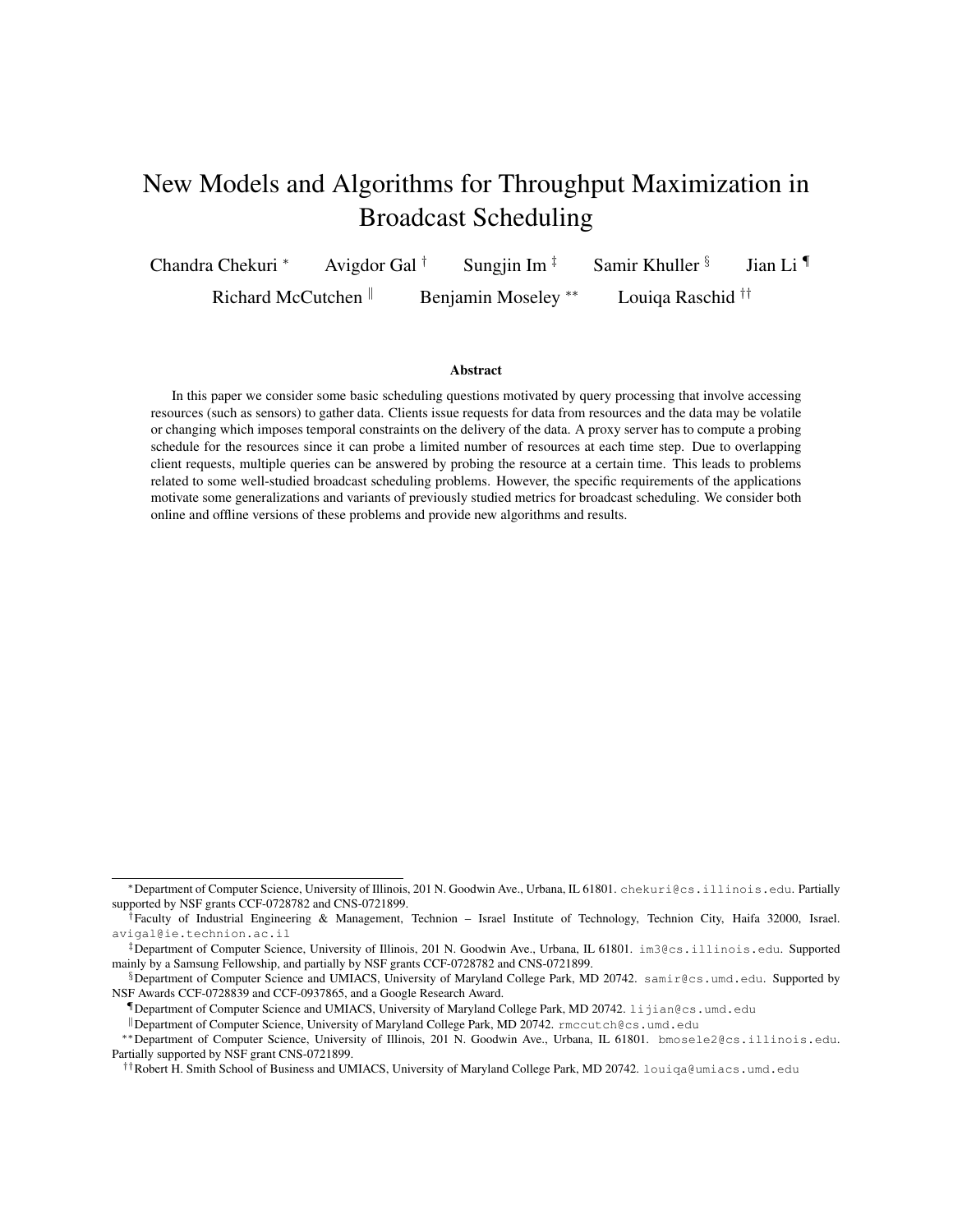## 1 Introduction

There is an explosion in the amount of data being produced, collected, disseminated and consumed. One important source of this data is from sensors that are being widely deployed to monitor and collect a variety of information, for example, weather and traffic. Another important source of data comes from individuals and entities publishing content on the web. Two aspects of the above type of data are the following. First, a consumer/client is typically interested only in some small subset of the available data that is relevant to her. Second, the data has temporal relevance and a client is also typically interested in data that is within some time interval of interest to her; for example traffic on a particular road during her commute window. These trends have necessitated a significant increase in the sophistication of data delivery capabilities to keep up with quantity of the data, and the need for client customization [\[37\]](#page-14-0). There is a large effort in several areas of computer science to address these issues. Typically, software called middleware, handles the interface between the clients and data sources. In this paper we are concerned with certain scheduling problems that arise in processing the queries of the clients.

Middleware primarily consists of proxy servers that collect client queries and access data sources (such as sensors) to answer queries [\[15,](#page-13-0) [22,](#page-14-1) [8,](#page-13-1) [34,](#page-14-2) [16,](#page-13-2) [38\]](#page-14-3). In this work we consider a basic and central question that arises when the queries are time sensitive (they also may be periodic) such as "Give me the reading of sensor A at 15 mins after the hour, every hour". The main challenge is to schedule probes to the data sources (e.g., sensors), to obtain the data at the desired time for the clients. Due to processing limitations, the proxy server is limited to probing only a small number of sensors at each time step (we assume for simplicity that it probes one sensor at each time step). However, by probing a sensor at a particular time, multiple overlapping queries requesting data from this sensor, can be answered.

More formally, there are clients that issue queries for data from a resource at a specific time, by specifying an interval of time when the resource should be queried. A central server collects all the queries and needs to design a schedule to probe the resources to answer client queries. When a resource is probed, several client queries can be answered. Typically, the queries are simple and so the computational requirements are minimal; hence we focus on the design of the probing schedule. For example, by identifying overlapping queries to the same resource we may be able to significantly reduce the number of times we query the sensors, since we can "piggyback" all the queries [\[36,](#page-14-4) [37,](#page-14-0) [38\]](#page-14-3). This overlapping nature of query processing, is very similar to the manner in which broadcast scheduling problems are approached [\[4,](#page-13-3) [28,](#page-14-5) [30,](#page-14-6) [24,](#page-14-7) [9\]](#page-13-4). However, the sensor probing application gives rise to new and interesting variants of broadcast scheduling problems that have been considered so far. In this work we focus on a collection of online and offline problems motivated by the above application.

In the broadcast scheduling literature, three objectives have been the focus of study: (i) minimizing average re-sponse time<sup>[1](#page-1-0)</sup> [\[28,](#page-14-5) [2,](#page-13-5) [18,](#page-13-6) [19,](#page-13-7) [23,](#page-14-8) [9,](#page-13-4) [26\]](#page-14-9) (and many others), (ii) minimizing maximum response time [\[4,](#page-13-3) 9, [11\]](#page-13-8), and (iii) maximizing throughput [\[30,](#page-14-6) [7,](#page-13-9) [14,](#page-13-10) [41\]](#page-14-10). By response time of a request, we mean the time from the arrival of the request to when it is satisfied. The first two metrics apply to settings in which all requests are to be satisfied. The third metric is relevant in situations where requests may not be satisfied beyond a certain time; in particular, the following model has been studied. Each request has a release time and deadline and it can only be satisfied within its time window and the goal is to maximize the number/weight of satisfied requests. We next explain why these metrics are not directly suitable for our purposes.

In sensor probing, the requests are time sensitive which calls for a more nuanced view of "satisfying" a request. For example, if a client requests the temperature reading, or traffic conditions at 5:30pm, then we may satisfy this query by reporting the value at 5:33pm, this would have a latency of 3 minutes. Suppose we report the value at 5.40pm with a latency of 10 minutes; the data may still be useful to the client but perhaps less than reporting the value at 5.33pm. Finally, the data may be irrelevant if the latency is say more than 20 minutes. This example demonstrates the two aspects of interest in a schedule. We are interested in "completeness", the number of client requests that can be satisfied before their deadline. We are also interested in the "latency" of those requests that we do satisfy. As can be seen, previous metrics do not capture the combination of these metrics; minimizing average response time ignores deadlines and maximizing throughput with deadlines ignores the latency of satisfied requests .

In this paper we take two approaches to finding schedules that address both completeness and latency. In the first approach, we associate an arbitrary *time-dependent profit* function with each query. The profit function can take into account the impact of the latency on the value to the client. The goal then would be to find a schedule that maximizes

<span id="page-1-0"></span><sup>&</sup>lt;sup>1</sup>Response time is also commonly referred to as flow time.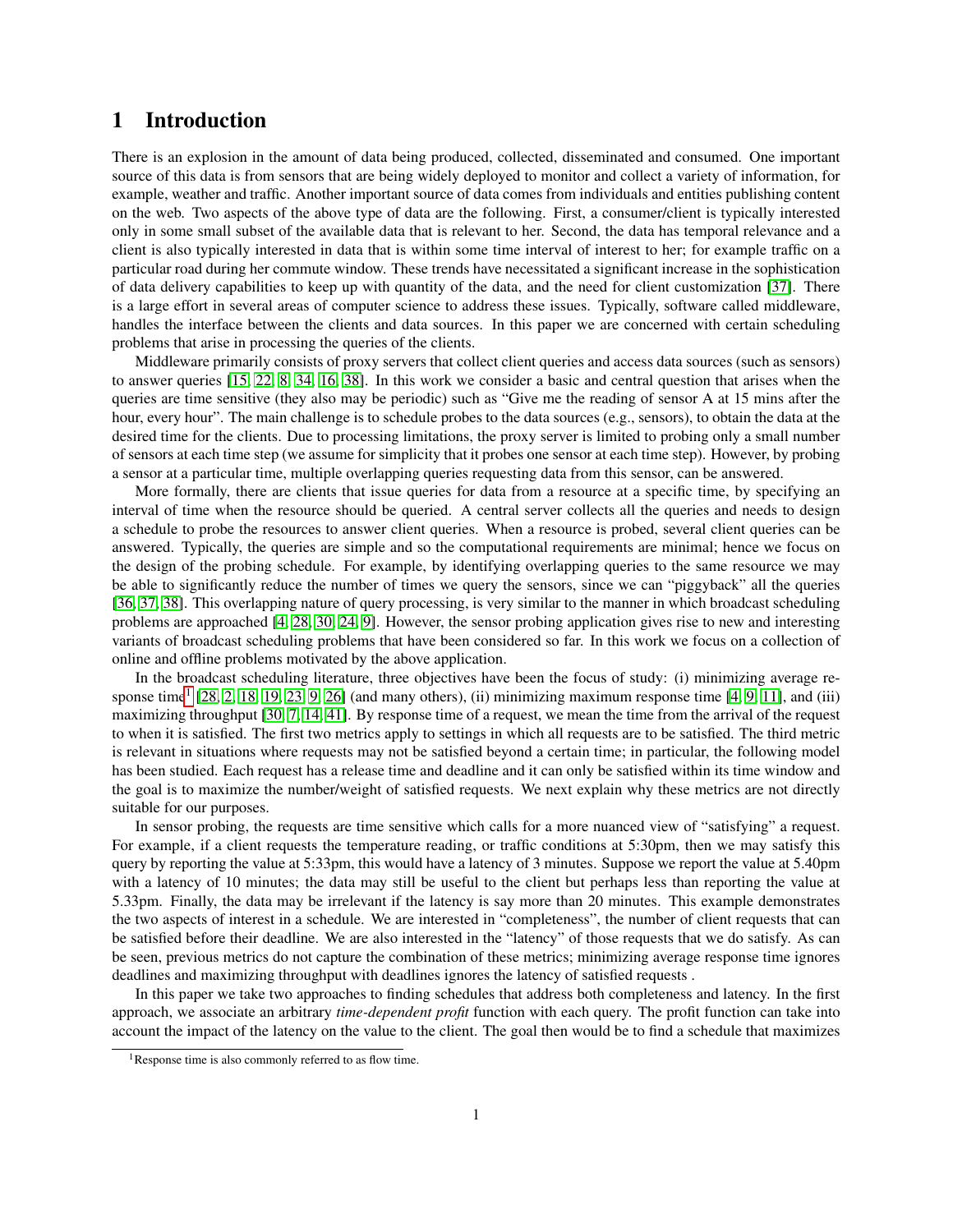the total profit of the requests. This model captures the previously studied maximum throughput metric, but allows more control over the quality of the schedule for queries. We consider both offline and online settings and obtain several new results. In the second approach, we directly address the tradeoff between completeness and latency. In addition to satisfying as many requests as possible we hope to also satisfy them close to when the request arrived (the arrival time could be the ideal time when the sensor should be probed). We formalize this in the following way: Given a set of requests and a desired level of completeness, generate a schedule that minimizes latency of satisfied requests while achieving the required level of completeness.

Finally, we consider another variant of the maximum throughput problem that is relevant to our application domain. In some cases, it is perfectly reasonable to report the value "before" the arrival time of the request. In the same example above, the proxy server may have the value of a sensor measuring temperature that has been probed at 5.28pm while a request for the same sensor arrives at 5.30pm. The server can use the reading at 5.28pm to answer the query. We model this aspect in two ways: by relaxing the time window of interest to the client both forwards and backwards in time, and by considering unimodal profit functions.

All the problems we consider are NP-Hard in the offline setting via simple reductions to known results on broadcast scheduling [\[9\]](#page-13-4). We, therefore, focus on the design of an efficient approximation algorithms. We also consider online variants and use the standard competitive analysis framework; for some variants we analyse the algorithms in the resource augmentation framework [\[27\]](#page-14-11) wherein the algorithm is given extra speed over the adversary. We give below a formal description of the problems considered in the paper, followed by our results.

#### 1.1 Problem Definitions

For convenience we shall use the standard broadcast scheduling notation of referring to pages instead of referring to sensors. We are given a set of pages  $\mathcal{P} = \{p_1, \ldots, p_n\}$ . We assume that time is slotted,  $\mathcal{T} = \{1, 2, \ldots, T\}$  where T is an upper bound on the schedule length. Suppose a client sends a request for page p, which arrives at time  $a$ and is associated with a deadline d. If the server broadcast p at some time slot t such that  $a \le t \le d$ , we say the request is *satisfied*. We assume the server can broadcast at most one page in a single time slot. We use  $J_{p,i}$  to denote the *i*th request for page p, which has the arrival time  $a_{p,i} \in \mathbb{Z}^+$  and the deadline  $d_{p,i} \in \mathbb{Z}^+$ . Sometimes, we will consider a generalized request which may be associated with more than one interval. As a unifying notation, we use  $\mathcal{T}_{p,i}$  to denote the set of time slots associated with request  $J_{p,i}$ . For example, if  $J_{p,i}$  has only one interval, then  $\mathcal{T}_{p,i} = \{a_{p,i}, a_{p,i} + 1, \ldots, a_{p,i}\}.$  In this paper, we study the following objective functions.

- 1. Maximizing throughput (MAX-THP): The objective is to maximize the total number of satisfied requests. In the weighted version of MAX-THP, each request  $J_{p,i}$  has a weight  $w_{p,i}$ . In this case, the objective is to maximize the total weight of all satisfied requests.
- 2. Maximizing total profit (MAX-PFT): This is a significant generalization of MAX-THP. In a MAX-PFT instance, each request  $J_{p,i}$  is associated with an arbitrary non-negative profit function  $g_{p,i} : \mathcal{T} \to \mathbb{Z}^+$ . The interpretation is that if the request  $J_{p,i}$  obtains a value/profit of  $g_{p,i}(t)$  if it is satisfied by the broadcast of p at time t. However, p may be broadcast multiple times during a schedule. In that case the request  $J_{p,i}$  obtains a profit  $\max_{t \in \mathcal{T}_p^A} g_{p,i}(t)$  where  $\mathcal{T}_p^A$  is the set of time slots in which p was broadcast by a given schedule. The objective is to find a scheduling  $A$  such that the total profit is maximized.
- 3. Completeness-Latency tradeoff: We are given a MAX-THP instance and a completeness threshold  $C \in (0, 1]$ . The goal is to find a schedule that completes C fraction of the requests before their deadline and subject to that constraint, minimizes the latency of the completed requests.

#### 1.2 Outline of Results

We obtain several results for the problems described above. We give a high-level description of these results below.

Maximizing Throughput and Profit: Recall that MAX-PFT is a significant generalization of MAX-THP. There is a 3/4-approximation for the MAX-THP problem [\[24\]](#page-14-7) via a natural LP relaxation. We adapt the ideas in [\[24\]](#page-14-7) to obtain a 3/4-approximation for the special case of MAX-PFT when the profit functions for each query are unimodal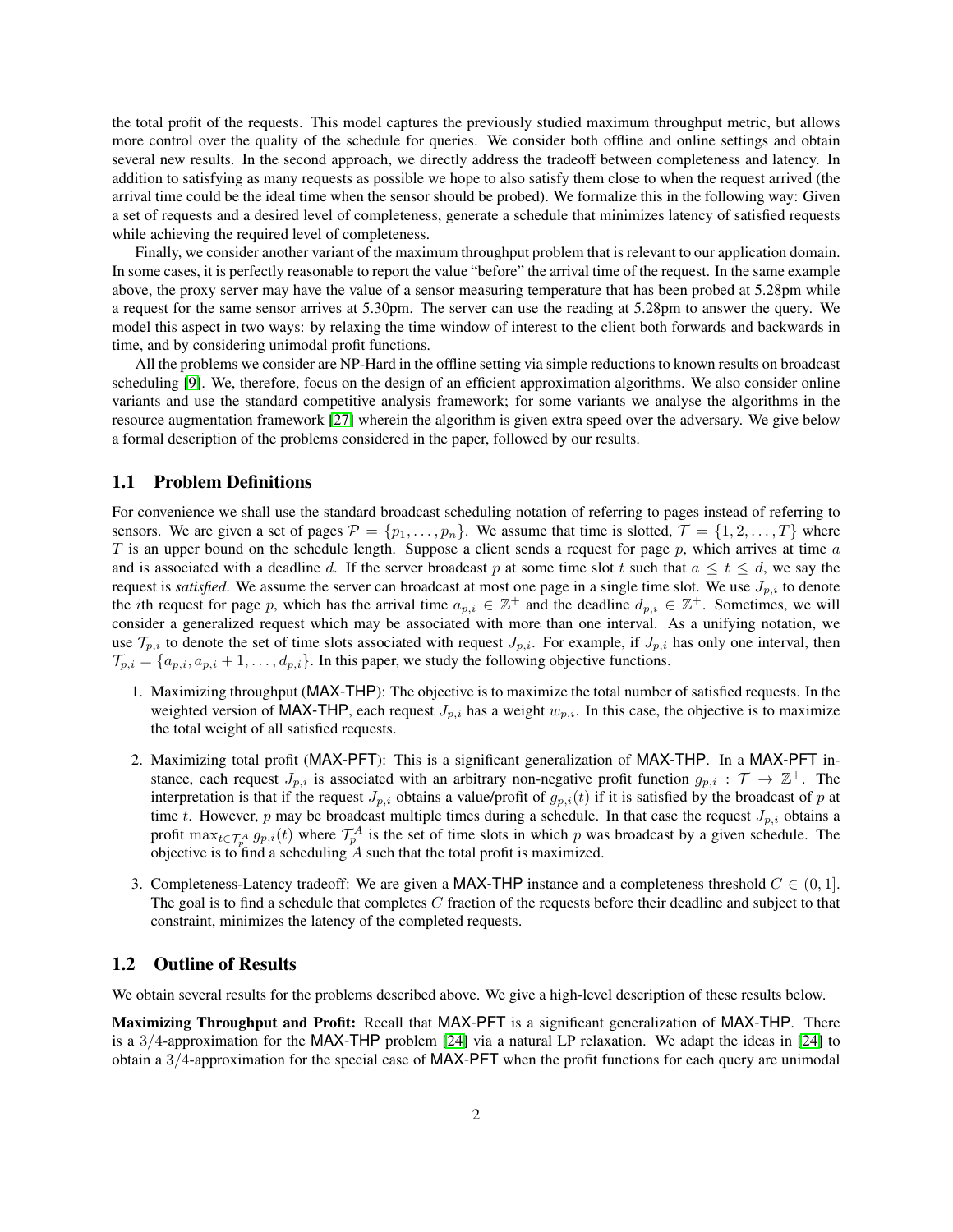(see Section [3\)](#page-4-0), which is of particular interest to our setting. Second, for the general MAX-PFT problem we obtain a (1 − 1/e)-approximation, again via the natural LP relaxation. In addition, we show that the MAX-PFT problem can be cast as a special case of submodular function maximization subject to a matroid constraint. This allows us to not only obtain a different  $(1 - 1/e)$ -approximation but also several generalizations and additional properties via results in [\[5,](#page-13-11) [13\]](#page-13-12). The connection also allows us to easily show that the greedy algorithm gives a  $1/2$  approximation for MAX-PFT in the *online* setting, generalizing prior work that showed this for MAX-THP [\[30\]](#page-14-6).

We also consider how the approximation ratios and competitive ratios for MAX-THP and MAX-PFT can be improved via resource augmentation and other relaxations. We show that there is a 2-speed 1-approximation for MAX-THP. Previously, such a result was known only if all requests could be scheduled in a fractional solution [\[9\]](#page-13-4). In the online-setting we show that the simple greedy algorithm with s-speed achieves a  $s/(s + 1)$  competitive ratio for MAX-PFT. In a different direction we consider relaxing the time window in MAX-THP and prove the following result. If there is a fractional schedule that satisfies all the client requests (obtained by solving the LP relaxation to the IP), then there is an integral schedule with the following property: each request  $J_{p,i}$  is satisfied in a window  $[a_{p,i} - L, d_{p,i} + L]$  where  $L = d_{p,i} - a_{p,i}$  is the window length of  $J_{p,i}$ . In other words, by either left shifting the window or right shifting the window by its length, we can always satisfy the request.

Completion-Latency Tradeoff: We show that there is an interesting tradeoff that can be obtained between latency and completeness when each request has an associated deadline. Given a fractional LP solution (obtained by relaxing the IP) for minimizing the total latency subject to a certain completeness level, we show that we can use randomized rounding to obtain a schedule with the following properties: the expected completeness of the schedule is  $\frac{3}{4}C$ , where C is the completeness of the fractional schedule and the expected latency of the scheduled requests is  $D(C)$  where  $D(C)$  is the minimum fractional latency with completeness requirement C.

In addition to the above results we also prove an additional result of interest in broadcast scheduling. This concerns the problem of minimizing the maximum response time. The first-in-first-out (FIFO) algorithm is 2-competitive in the online setting [\[4,](#page-13-3) [9,](#page-13-4) [11\]](#page-13-8) and this is also the best known off-line approximation known. Moreover, it is known that in the online setting no deterministic algorithm is  $(2 - \epsilon)$ -competitive for any  $\epsilon > 0$  [\[4,](#page-13-3) [9\]](#page-13-4). Here, we show that this same lower bound holds even for *randomized* online algorithms in the oblivious adversary model. The details of this result can be found in the Appendix [A.](#page-15-0)

## 2 Preliminaries

Several of our results rely on the dependent randomized rounding framework of [\[24\]](#page-14-7). We first describe the LP relaxation for MAX-THP that is used as the basis for the rounding process.

### 2.1 An LP Relaxation for MAX-THP

We consider a natural integer programming (IP) formulation for MAX-THP. We use the indicator variable  $Y_p^{(t)}$ .  $Y_p^{(t)} = 1$  if page p is broadcast in time-slot t and  $Y_p^{(t)} = 0$  otherwise. In addition we define variables  $X_{p,i}$  for the request  $J_{p,i}$ . This variable is 1 if and only if  $J_{p,i}$  is satisfied.

<span id="page-3-0"></span>maximize 
$$
\sum_{p,i} w_{p,i} X_{p,i}
$$
\nsubject to 
$$
\sum_{t \in \mathcal{T}_{p,i}} Y_p^{(t)} \ge X_{p,i} \ \forall p, t, \text{ If } p \text{ is not broadcast in } \mathcal{T}_{p,i}, J_{p,i} \text{ cannot be satisfied,}
$$
\n
$$
\sum_p Y_p^{(t)} \le 1, \ \forall t, \text{ One page broadcast at one time-slot,}
$$
\n
$$
X_{p,i} \in \{0, 1\}, \forall p, t, \ Y_p^{(t)} \in \{0, 1\}, \forall p, t
$$
\n(1)

By letting the domain of  $X_{(p,i)}$  and  $Y_p^{(t)}$  be [0, 1], we obtain the linear programming (LP) relaxation for the problem.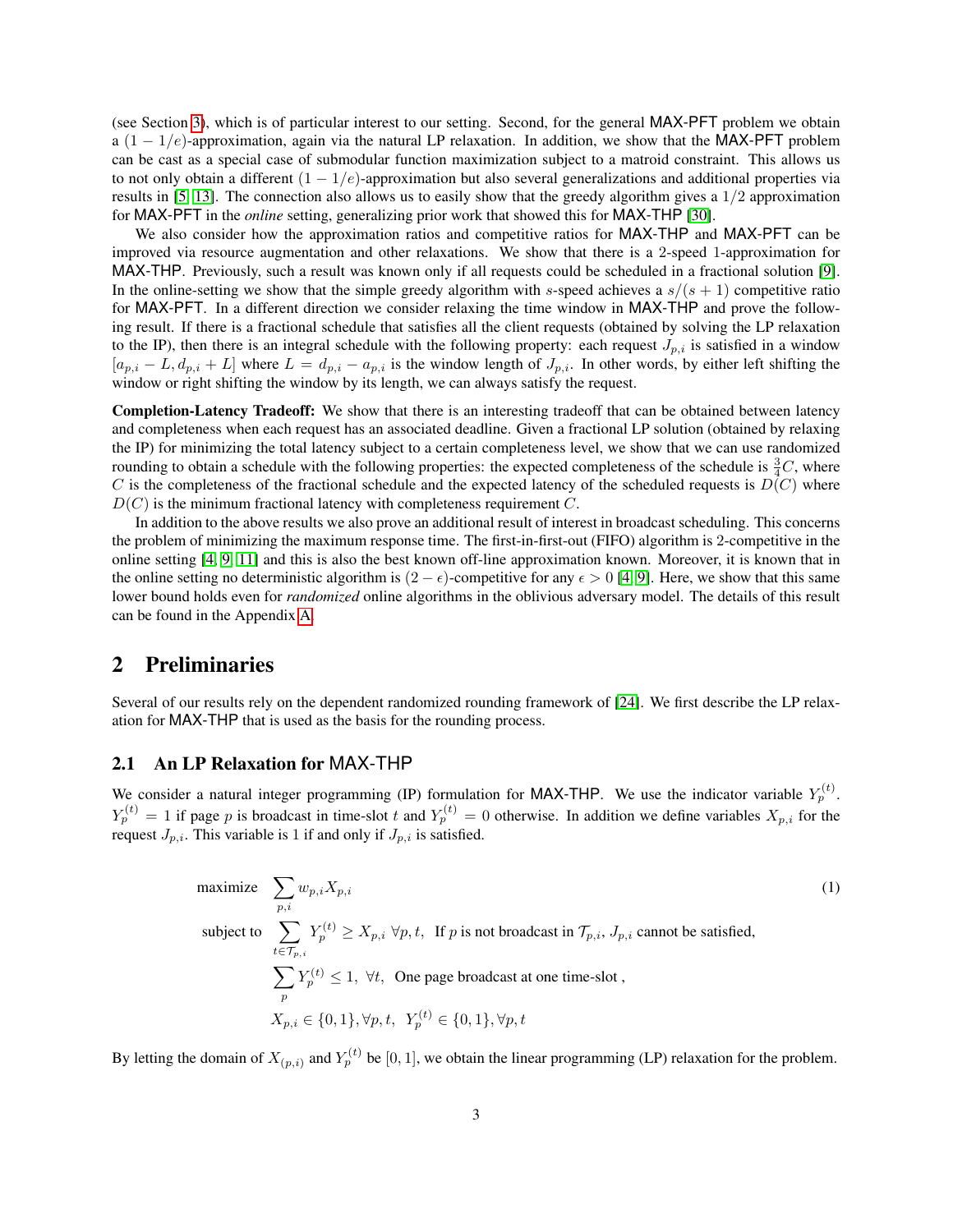#### 2.2 Dependent rounding scheme of [\[24\]](#page-14-7)

We briefly describe the dependent randomized rounding method of [\[24\]](#page-14-7). Suppose we are given a bipartite graph  $(A, B, E)$  with bipartition  $(A, B)$ . We are also given a value  $x_{i,j} \in [0, 1]$  for each edge  $(i, j) \in E$ . The scheme in [\[24\]](#page-14-7) provides a randomized polynomial-time algorithm that rounds each  $x_{i,j}$  to a random variable  $X_{i,j} \in \{0,1\}$ , in such a way that the following properties hold.

(P1): Marginal distribution. For every edge  $(i, j)$ ,  $Pr[X_{i,j} = 1] = x_{i,j}$ .

(P2): Degree-preservation. Consider any vertex  $i \in A \cup B$ . Define its fractional degree  $d_i$  to be  $\sum_{j:(i,j)\in E} x_{i,j}$ , and integral degree  $D_i$  to be the random variable  $\sum_{j:(i,j)\in E} X_{i,j}$ . Then,  $D_i \in \{\lfloor d_i \rfloor, \lceil d_i \rceil\}$ . Note in particular that if  $d_i$  is an integer, then  $D_i = d_i$  with probability 1.

(P3): Negative correlation. If  $f = (i, j)$  is an edge, let  $X_f$  denote  $X_{i,j}$ . For any vertex i and any subset S of the edges incident on i:

$$
\forall b \in \{0, 1\}, \ \Pr[\bigwedge_{f \in S} (X_f = b)] \le \prod_{f \in S} \Pr[X_f = b]. \tag{2}
$$

In other words, the scheme takes as input a bipartite graph with values  $0 \le x_{ij} \le 1$  associated with the edges  $(i, j)$  and rounds each edge to 0 or 1 (an edge is either dropped or chosen). The rounding method ensures that the probability of choosing edge  $(i, j)$  is exactly  $x_{ij}$ , and at the same time the (integral) degree of each node in the output is guaranteed to be  $\left|d_i\right|$  or  $\left|d_i\right|$ . In addition, there is a *negative correlation property* (the property (P3)) which is important in some applications. We refer the reader to [\[24\]](#page-14-7) for more details. In this paper we do not rely on (P3).

## <span id="page-4-0"></span>3 Throughput and Profit Maximization

This section is devoted to offline and online algorithms for MAX-THP and MAX-PFT.

#### 3.1 Offline Algorithms

#### 3.1.1 Maximizing the Total Profit

In this section, we consider the profit maximization (MAX-PFT) problem. Recall that in a MAX-PFT instance, each request  $J_{p,i}$  is associated with a profit function  $g_{p,i}(t) \geq 0$  that is an arbitrary non-negative function of the time it is satisfied. If a request page  $p$  is satisfied multiple times by a scheduling  $A$ , the profit we can get for  $p$  is the maximum one, i.e.,  $\max_{t \in \mathcal{T}_p^A} g_{p,i}(t)$ . The objective is to find a scheduling A such that the total profit is maximized. Note that MAX-THP is just a special case of MAX-PFT where the profit function  $g_{p,i}(t)$  is 1 for  $a_{p,i} \le t \le d_{p,i}$ .

First, we show how to reduce MAX-PFT to MAX-THP with weighted requests where each request may have multiple intervals. We use a simple slicing trick described as follows. Consider a single request  $J_{p,i}$ , and let  $v_1$  <  $v_2 < \ldots < v_r$  be the distinct nonnegative values taken on by its profit function  $g_{p,i}$ . Let  $v_0 = 0$ . We create r new requests for the throughput maximization instance, say  $J_{p,i,j}$ ,  $1 \leq j \leq r$ , which all require page p.  $J_{p,i,j}$  has weight  $v_j - v_{j-1}$  and intervals consisting of time slots  $\{t \mid g_{p,i}(t) > v_{q-1}\}\)$ . See Figure [1.](#page-4-1) It is not hard to show the following lemma.

Lemma 1 *The total (weighted) throughput of a schedule* A *for the constructed* MAX-THP *instance equals its total profit when interpreted as a schedule for the original* MAX-PFT *instance and vise versa.*



<span id="page-4-1"></span>Figure 1: Illustrations of the slicing trick. The left hand side is a request with a general profit function and the right hand side is one with a unimodal profit function.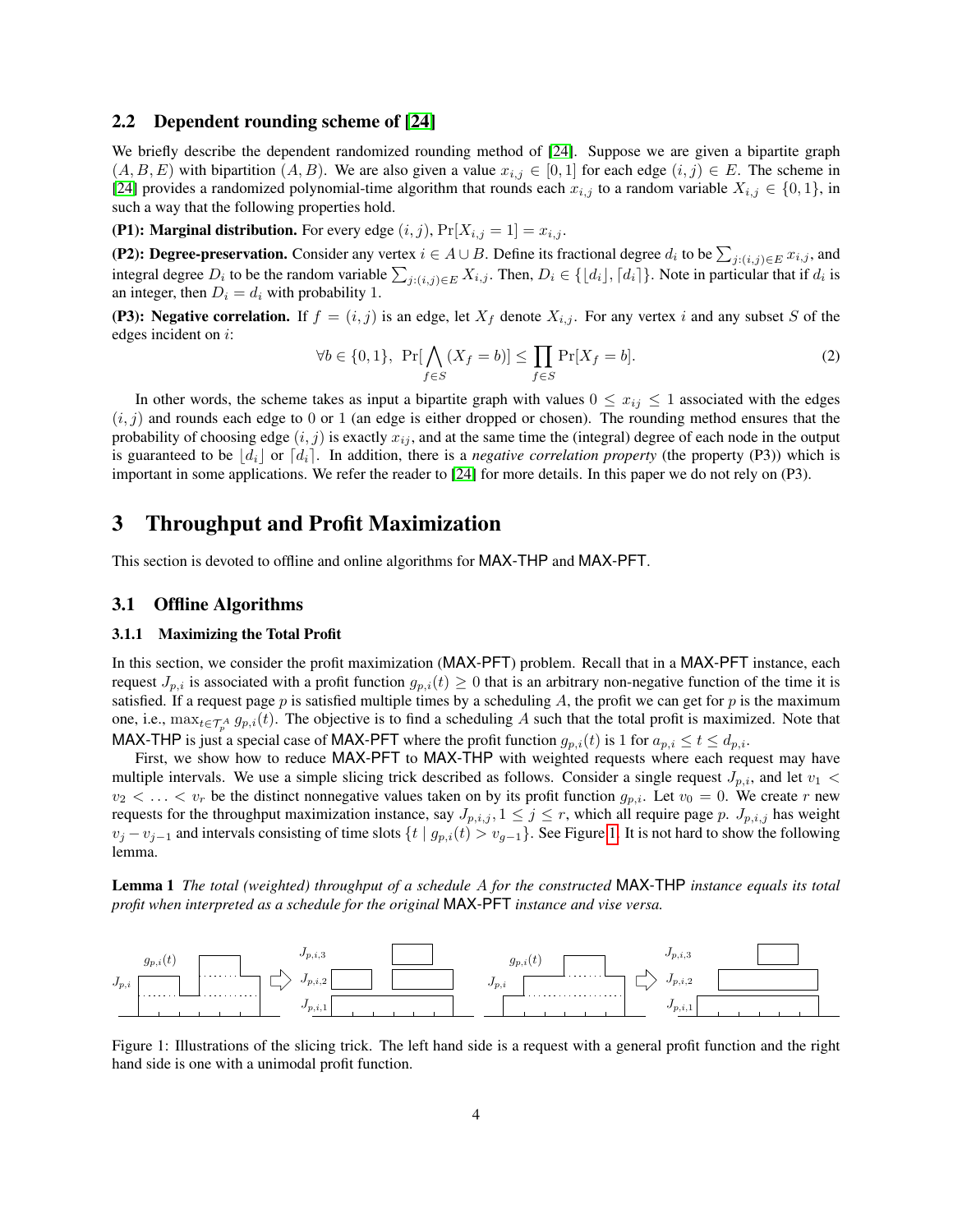If each profit function is *unimodal*, meaning that it is non-decreasing up to a point and non-increasing after that point, We observe that the slicing trick should create requests each having only one request interval since the time slots  $\{t \mid g_{p,i}(t) > v_{r-1}\}\$ are consecutive (See the right hand side of Figure [1\)](#page-4-1). Therefore, we can apply any approximation algorithm that works for the weighted throughput maximization problem with one interval for each request and obtain the same approximation ratio for profit maximization with unimodal profit functions. The best known approximation ratio for weighted throughput maximization is 3/4 due to Gandhi et al. [\[24\]](#page-14-7).

#### Theorem 1 *For arbitrary non-negative unimodal profit functions, there is a* 3/4*-approximation for* MAX-PFT*.*

However, if the profit function is not unimodal, the resulting MAX-THP instance may contain requests that have multiple request intervals. Next, we show that a simple independent rounding scheme that gives a  $1 - 1/e$ approximation for MAX-THP with each request associated with one or more intervals, which implies a  $1 - 1/e$ approximation for MAX-PFT.

Let  $x_{p,i}, y_p^{(t)}$  be the optimal fractional solution of LP [1.](#page-3-0) Consider the following simple independent rounding scheme: Consider each time slot  $t$  independently and choose exactly one page to broadcast. Page  $p$  is chosen with probability  $y_p^{(t)}$ . Note that this is feasible since  $\sum_p y_p^{(t)} \leq 1$ . We can easily lower bound the probability that a request is satisfied by the schedule produced by the independent rounding.

**Lemma 2** *Using independent rounding, the probability that a request*  $J_{p,i}$  *is satisfied is at least*  $(1 - 1/e)x_{p,i}$ *.* 

**Proof:** For request  $J_{p,i}$ , we know that  $x_{p,i} = \min(\sum_{t \in \mathcal{T}_{p,i}} y_p^{(t)}, 1)$ .

$$
\Pr[J_{p,i} \text{ is satisfied}] = 1 - \Pr[J_{p,i} \text{ is not satisfied}] = 1 - \prod_{t \in \mathcal{T}_{p,i}} (1 - y_p^{(t)}) \ge 1 - \prod_{t \in \mathcal{T}_{p,i}} e^{-y_p^{(t)}} = 1 - e^{-\sum_{t \in \mathcal{T}_{p,i}} y_p^{(t)}}
$$
\n
$$
\ge \min\left(1 - \frac{1}{e}, (1 - \frac{1}{e}) \sum_{t \in \mathcal{T}_{p,i}} y_p^{(t)}\right) = (1 - \frac{1}{e})x_{p,i}.
$$

The first inequality follows from  $1 - x \le e^{-x}$  and the last is due to  $1 - e^{-x} \ge (1 - 1/e)x \ \forall 0 \le x \le 1$ .

The expected total number of requests captured is thus

<span id="page-5-0"></span>
$$
\sum_{p,i} \Pr[J_{p,i} \text{ is satisfied}] \ge (1 - \frac{1}{e}) \sum_{p,i} w_{p,i} x_{p,i} \ge (1 - \frac{1}{e}) OPT.
$$

We thus conclude:

#### **Theorem 2** *For any non-negative profit functions, there is a*  $1 - 1/e$ *-approximation for* MAX-PFT.

MAX-PFT via Submodular set function maximization: We described a  $(1 - \frac{1}{e})$ -approximation for MAX-PFT via an LP based approach. An alternative algorithm achieving the same ratio can also be obtained by casting MAX-PFT as a special case of the problem of maximizing a monotone submodular set function subject to a matroid constraint. For completeness we give a brief overview of matroid and submodular functions. For insufficient space, we only introduce the most relevant definitions and results. The interested reader is referred to [\[39\]](#page-14-12) for basic definitions of submodular functions and [\[33,](#page-14-13) [21,](#page-14-14) [6,](#page-13-13) [40,](#page-14-15) [5\]](#page-13-11) for old and new work on constrained submodular set function maximization.

First we give the definition of matroid. Let N be a finite set and T be a family of subsets of N. The pair  $(N, \mathcal{I})$  is called matroid if I satisfies the following properties. (1) I is non-empty, (2) downward closed: if  $A \in \mathcal{I}$  and  $B \subseteq A$ , then  $B \in \mathcal{I}$ , and (3) independent: if  $A, B \in \mathcal{I}$  and  $|A| < |B|$ , then  $A + x \in \mathcal{I}$  for some  $x \in B \setminus A$ . One special matroid is a partition matroid. In a *partition* matroid, N is partitioned into  $N_1, N_2, \ldots, N_\ell$  with associated integers  $k_1, k_2, ..., k_\ell$ , and  $A \in \mathcal{I}$  if and only if  $\forall i \ |A \cap N_i| \leq k_i$ . Next we give the definition of monotone submodular set function  $f: 2^N \to \mathcal{R}^+$ . The function f is called submodular when  $f(A+x) - f(A) \leq f(B+x) - f(B)$  for any  $B \subseteq A$  and any  $x \in N$ . By monotonicity, we mean that if  $B \subseteq A$  then  $f(B) \leq f(A)$ , and  $f(\emptyset) = 0$ . The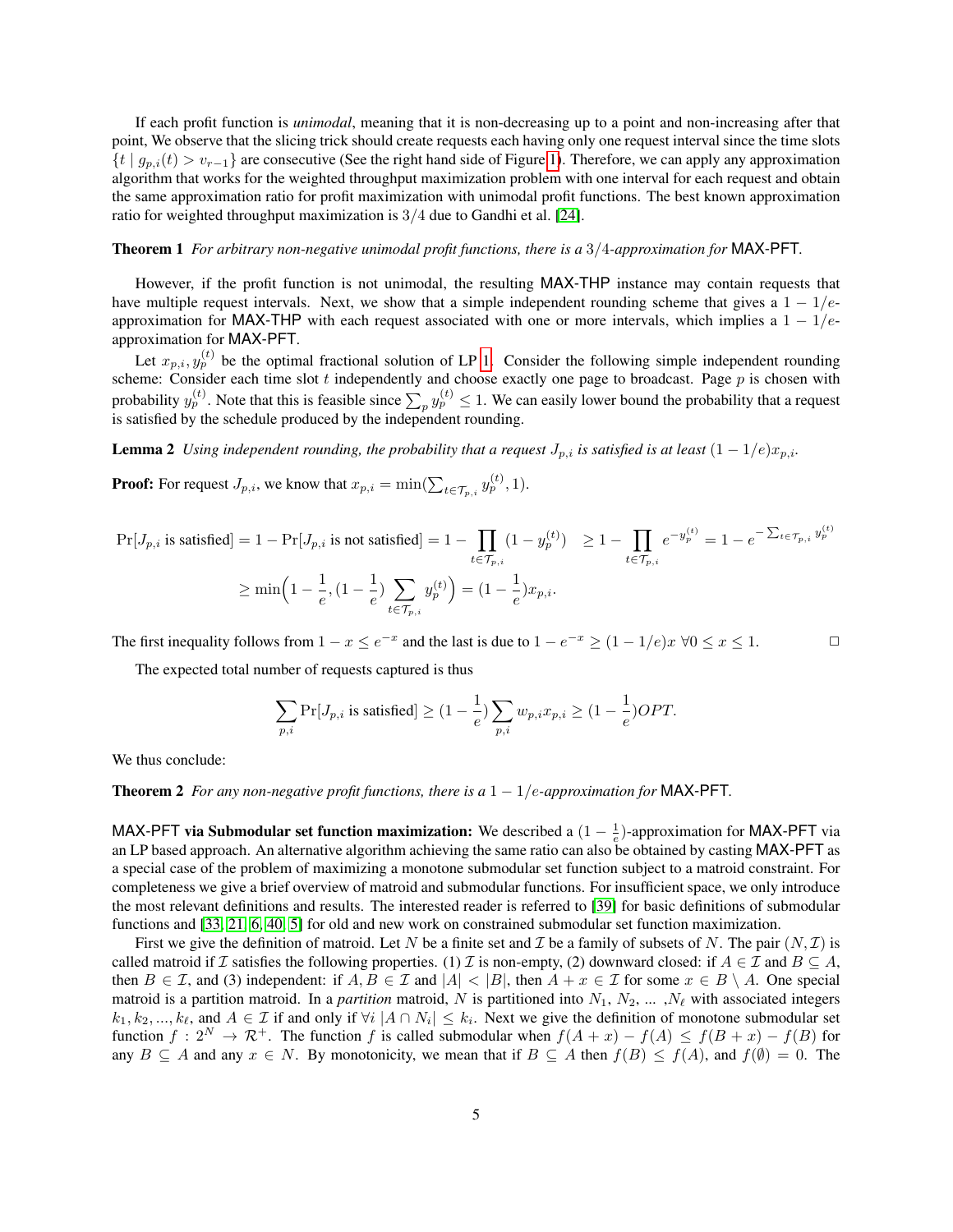problem of maximizing the submodular function f under the matroid constraint  $(N, \mathcal{I})$  can be formulated as finding  $A = \arg \max_{A' \in \mathcal{I}} f(A').$ 

We interpret MAX-PFT as a special case of the above general problem in the following way. Let  $N = \mathcal{P} \times \mathcal{T}$ , where P is the set of pages and T is the set of times slots. Let  $N_t = \mathcal{P} \times \{t\}$ . Let  $A \in \mathcal{I}$  iff  $\forall t |A \cap N_t| \leq 1$ . Notice that  $(N, \mathcal{I})$  is a partition matroid. The function f is defined as follows:  $f = \sum_{p,i} \max_{t:(p,t)\in A} g_{p,i}(t)$ . It is not hard to see that  $f$  is a monotone submodular set function. It is known that maximizing a monotone submodular function can be approximated with factor  $(1 - 1/e)$  under a matroid constraint [\[40,](#page-14-15) [5\]](#page-13-11). Using this reduction we can obtain a  $(1 - \frac{1}{e})$ -approximation for MAX-PFT.

The advantage of the alternative algorithm above is the following. Once the connection to submodular functions and matroid constraints is seen, one can readily obtain similar results for more general settings. For example, it is possible that a client request can be satisfied by different pages as long as they are similar. In this case, as long as, one is able to define an appropriate submodular profit function, one again obtains a  $(1 - 1/e)$ -approximation. Moreover, one can also impose additional constraints as long as they satisfy a matroid constraint; multiple matroid constraints can also be handled with some additional loss in the approximation. Finally, one can also obtain concentration bounds in some cases [\[13\]](#page-13-12) and these can be useful in handling additional constraints. We defer a detailed description of some of these extensions to a later version of the paper.

#### 3.1.2 A 2-Speed 1-Approximation for Throughput Maximization

In this section, our goal is to show a randomized 2-speed 1-approximation for throughput maximization. Here the objective is to satisfy as many requests as possibly by their deadline. Recall that in [\[9\]](#page-13-4), it was shown that if there exists a fractional solution that satisfies all requests by their deadlines then there is a 2-speed algorithm that satisfies all requests by their deadline. To obtain a true 1-approximation, we need to also consider the case where the fractional solution does not have satisfy all request's by their deadline. Our analysis relies on the result of [\[9\]](#page-13-4). For completeness, we begin by showing that if there is a feasible fractional solution to LP [\(1\)](#page-3-0) that satisfies all requests, there is a 2 speed integral scheduling that can also satisfy all requests. Then we show how to extend this to obtain the 2-speed 1-approximation by using dependent rounding.

Let  $x_{p,i}, y_p^{(t)}$  be a fractional solution to the LP where all requests are satisfied by their deadline. We first construct a bipartite graph  $G = (U, V, E)$  as follows. One partite set U consists of vertices that represent time slots. Let  $u_t$  denote the vertex in U corresponding to time t. For page p, we associate time slot t with an interval  $I_{p,t}$  =  $[\sum_{t'=1}^{t-1} y_p^{(t')}, \sum_{t'=1}^{t} y_p^{(t')}).$ 

For each page p, the other partite set V consists of  $[2\sum_t y_p^{(t)}]$  vertices, each of which represents a set of consecutive time slots, called a window. We use  $W_{p,i}$  and  $v_{p,i}$  to denote the *i*th window for page p and the corresponding node V, respectively. We first associate  $v_{p,i}$  with an interval  $I(v_{p,i}) = [0.5 \times (i-1), 0.5 \times i)$ . Window  $W_{p,i}$  contains all time slots t such that  $I_{p,t} \cap I(v_{p,i}) \neq \emptyset$ . If  $W_{p,i}$  contains time slot t, there is an edge  $(u_t, v_{p,i})$ . We repeat this for each page p. See Figure [2](#page-7-0) for an illustration of the construction.

Now we augment the bipartite graph to get a network flow instance. We add a source s, edges  $(s, u_t)$  with capacity 1 for  $\forall t$ , a sink **t** and edges  $(v_p, i, t)$  with capacity 1/2 for  $\forall p, i$ . First we can observe that there is s-**t** flow f with flow value  $\sum_{p,t} y_p^{(t)}$ . In fact, just by letting  $f(u_t, v_{p,i})$  be the measure (i.e., length) of  $I_{p,t} \cap I(v_{p,i})$  and setting  $f(\mathbf{s}, u_t)$   $\forall t$  and  $f(v_{p,i}, \mathbf{t})$   $\forall i$  accordingly, f is such a flow. For each page p, we delete the last window  $W_{p, \lceil 2 \sum_t y_p^{(t)} \rceil}$  if  $f(v_{p, \lceil \sum_t y^{(t)}_p \rceil}, \mathbf{t}) < 1/2$ . After this, we can see that f saturates all edges  $(v_{p,i}, t) \forall p, i$ .

Next, we double the capacities of all edges and find a maximum s-t integral flow  $f'$ . This is possible since all capacities are now integral. The obtained integral flow can be interpreted as a 2-speed scheduling: If there is a unit of flow going from  $u_t$  to  $v_{p,i}$ , the server will broadcast p at time t. Since the capacity of  $(s, u_t)$  is 2, at most 2 pages are broadcast in one time slot. Note that all edges  $(v_{p,i}, \mathbf{t})$  are saturated. This in turn means that for each window  $W_{p,i}$ , the server broadcasts p at least once in some time slot  $t \in W_{p,i}$ . For each request  $J_{p,i}$ , we know that  $\sum_{t \in \mathcal{T}_{p,i}} y_p^{(t)} \geq 1$ . Therefore, some window  $W_{p,j}$  is fully contained in  $\mathcal{T}_{p,i} = \{a_{p,i}, \ldots, d_{p,i}\}\$  due to the construction of the windows. Hence, all requests are satisfied by the 2-speed schedule.

Now, we generalize the above idea to get a true 2-speed 1-approximation, that is a schedule such that the server broadcasts at most 2 pages in one time slot and satisfies at least the number of requests that can be satisfied by the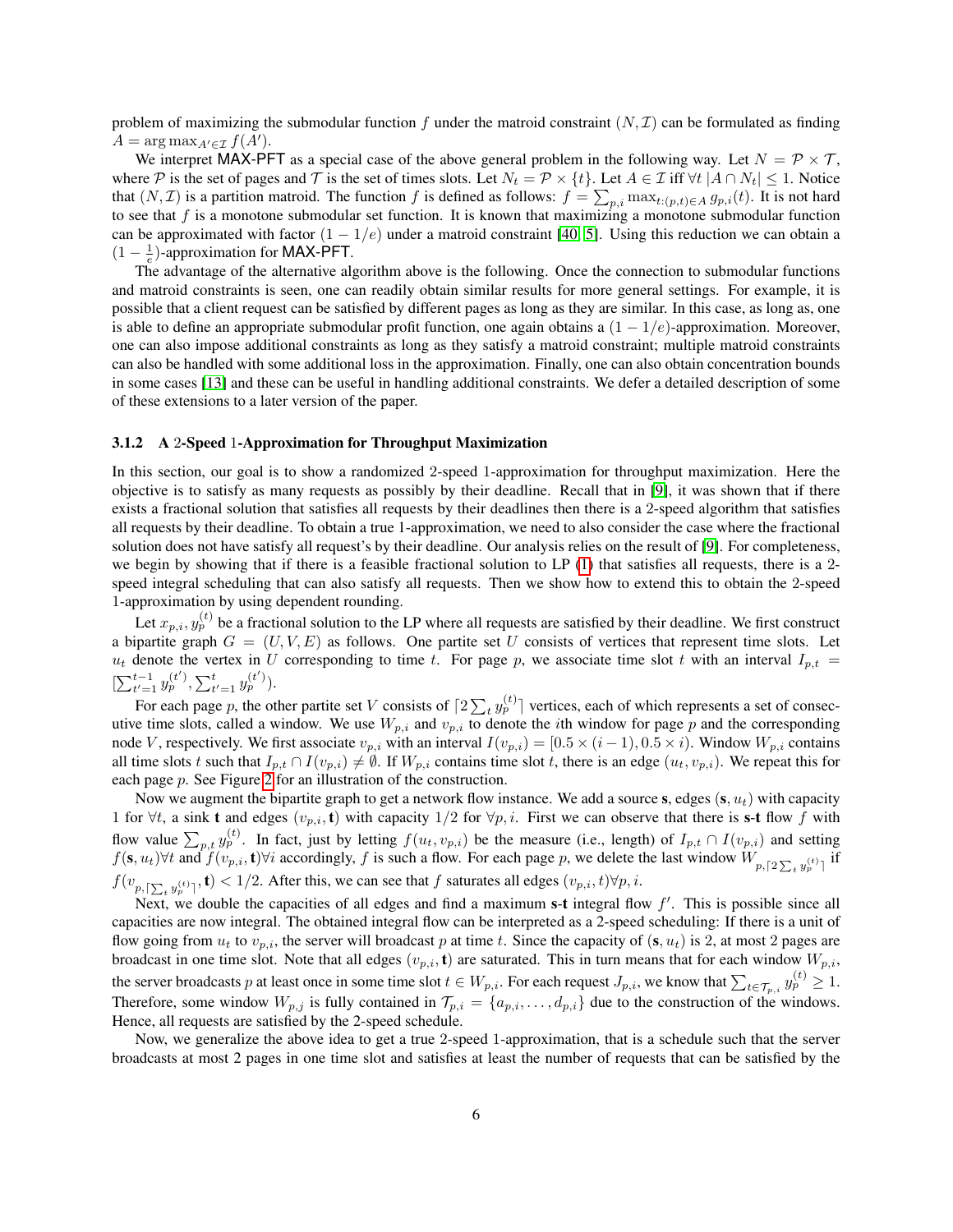Time slots: 
$$
y_p^{(t)} \xrightarrow{\begin{array}{c} u_1 & u_2 & u_3 & u_{4[1.2, 1.75)} u_5 & u_6 & u_7 & u_8 \end{array}}
$$
  
\n $f$   $\xrightarrow{3}$   $\xrightarrow{2}$   $\xrightarrow{3}$   $\xrightarrow{2}$   $\xrightarrow{3}$   $\xrightarrow{2}$   $\xrightarrow{3}$   $\xrightarrow{2}$   $\xrightarrow{3}$   $\xrightarrow{2}$   $\xrightarrow{3}$   $\xrightarrow{2}$   $\xrightarrow{2}$   $\xrightarrow{3}$   $\xrightarrow{2}$   $\xrightarrow{2}$   $\xrightarrow{3}$   $\xrightarrow{2}$   $\xrightarrow{2}$   $\xrightarrow{1}$   $\xrightarrow{05}$   $\xrightarrow{2}$   $\xrightarrow{2}$   $\xrightarrow{2}$   $\xrightarrow{2}$   $\xrightarrow{2}$   $\xrightarrow{2}$   $\xrightarrow{2}$   $\xrightarrow{2}$   $\xrightarrow{2}$   $\xrightarrow{2}$   $\xrightarrow{2}$   $\xrightarrow{2}$   $\xrightarrow{2}$   $\xrightarrow{2}$   $\xrightarrow{2}$   $\xrightarrow{2}$   $\xrightarrow{2}$   $\xrightarrow{2}$   $\xrightarrow{2}$   $\xrightarrow{2}$   $\xrightarrow{2}$   $\xrightarrow{2}$   $\xrightarrow{2}$   $\xrightarrow{2}$   $\xrightarrow{2}$   $\xrightarrow{2}$   $\xrightarrow{2}$   $\xrightarrow{2}$   $\xrightarrow{2}$   $\xrightarrow{2}$   $\xrightarrow{2}$   $\xrightarrow{2}$   $\xrightarrow{2}$   $\xrightarrow{2}$   $\xrightarrow{2}$   $\xrightarrow{2}$   $\xrightarrow{2}$   $\xrightarrow{2}$   $\xrightarrow{2}$   $\xrightarrow{2}$   $\xrightarrow{2}$   $\xrightarrow{2}$   $\xrightarrow{2}$   $\xrightarrow{2}$   $\xrightarrow{2}$   $\xrightarrow{2}$   $\xrightarrow{2}$   $\xrightarrow{$ 

<span id="page-7-0"></span>Figure 2: The construction of the bipartite graph  $G(U, V, E)$ . E.g.  $I_{p,4} = [1.2, 1.75), I(v_{p,4}) = [1.5, 2)$  and  $I((u_4, v_{p,4})) = I_{p,4} \cap I(v_{p,4}) = [1.5, 1.75].$ 

optimum 1-speed schedule. The idea is very simple, instead of scaling the capacities, we just take the bipartite graph  $G$ and the flow f, and do dependent rounding on G with values  $2 \times f$ . We notice that all f values defined on the edges of G are at most 1/2. Therefore,  $2 \times f$  are valid probabilities. Consider a request  $J_{p,i}$  which is not completely satisfied, i.e.,  $\sum_{t \in \mathcal{T}_{p,i}} y_p^{(t)} < 1$ . In this case,  $x_{p,i} = \sum_{t \in \mathcal{T}_{p,i}} y_p^{(t)}$ . It is easy to see that  $\mathcal{T}_{p,i}$  is fully contained in two windows  $W_{p,j}, W_{p,j+1}$  for some j. Let  $y = \sum_{t \in \mathcal{T}_{p,i}} f(u_t, v_{p,j})$ . By (P2) of the dependent rounding scheme, we know at most 1 edge incident on a window can be chosen. Therefore, for fixed p, j, the events that  $(u_t, v_{p,i})$  is chosen are disjoint. Then, by (P1), we get that

$$
\Pr[(u_t, v_{p,j}) \text{ is chosen for some } t \in \mathcal{T}_{p,i}] = 2 \sum_{t \in \mathcal{T}_{p,i}} y_p^{(t)} = 2y.
$$

Similarly, we can show that  $Pr((u_t, v_{p,j+1})$  is chosen for some  $t \in \mathcal{T}_{p,i}$  = 2(x−y). Therefore,  $Pr(J_{p,i}$  is satisfied) ≥  $\max(2y, 2(x_{p,i}-y)) \ge x_{p,i}$ . If  $J_{p,i}$  is completely satisfied, we can use the previous argument, that is  $\mathcal{T}_{p,i}$  fully contains some window  $W_{p,j}$  and some edge incident to  $v_{p,i}$  must be chosen. Again, we have  $Pr(J_{p,i}$  is satisfied) = 1 =  $x_{p,i}$ . Since we have shown that each request is satisfied with a probability no smaller than the probability that the request is satisfied in the fractional optimal solution, we obtain the following theorem.

Theorem 3 *There is a polynomial time* 2*-speed* 1*-approximation for* MAX-THP*.*

#### 3.1.3 Throughput Maximization with a Relaxed Time Window

In this section, we assume that each request is fractionally fully satisfied by the optimal solution of LP[\(1\)](#page-3-0), i.e.,  $x_{p,i} =$  $1 \forall p, i$ . Suppose a request  $J_{p,i}$  arrives at time  $a_{p,i}$  with deadline  $d_{p,i}$  (associated with the window  $[a_{p,i}, d_{p,i}]$ ), then we construct an integral schedule such that this request is satisfied within the window  $[a_{p,i} - l_{p,i}, d_{p,i} + l_{p,i}]$  where  $l_{p,i} = d_{p,i} - a_{p,i} + 1$  is the length of the window  $\mathcal{T}_{p,i}$ . By left shifting the window or right shifting the window by its length, we can satisfy the request. A shifting, or expanding of the window is necessary and we refer to this as a relaxed schedule since it satisfies all the requests in a relaxed manner, and the client request is satisfied at a time approximately close to the desired window of time. For a given instance, we consider a fractional solution which, by assumption, satisfies all requests before their deadlines.

Starting from the instance  $I$  that has a fractional solution in which every request is satisfied, we will create an instance  $\mathcal I$  which is a subset of the requests such that finding an integral solution for  $\mathcal I$  will also immediately lend a *relaxed integral solution* to the instance  $I$ . We focus on a single page p. Order all the client requests for page p in order of non-decreasing window length. Initially  $\mathcal I$  is the empty set of requests. We try to insert each request (in non-decreasing window length order) into set  $\mathcal{I}$ , and as long as it does not overlap with a request already inserted into I, we insert it. This will give us a collection of non-overlapping requests for page p. We do this filtering for every possible page. This gives us a fractional solution in which all requests for the same page are non-overlapping and completely satisfied. Using flow based methods<sup>[2](#page-7-1)</sup> it is easy to convert this to an integral solution that satisfies all the requests. Client requests in  $\mathcal I$  are clearly satisfied (integrally) within their intervals. Each client request  $J_{p,i}$  that was

<span id="page-7-1"></span><sup>2</sup>This involves the same technique as used for converting a fractional matching in a bipartite graph to an integral matching [\[23\]](#page-14-8).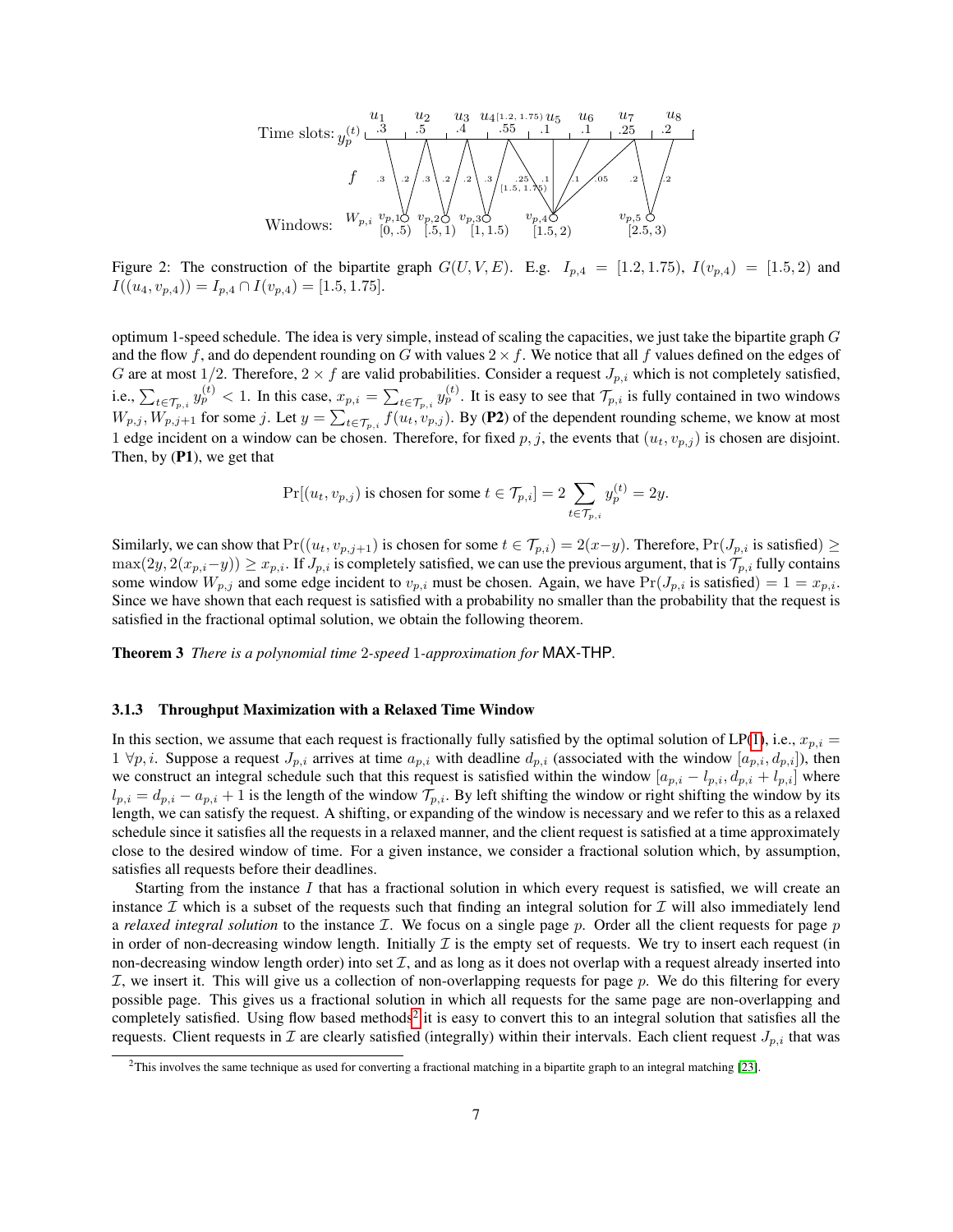not chosen in  $\mathcal I$  overlapped with a chosen request with a smaller window size. Thus it is also satisfied in the integral solution within time  $[a_{p,i} - l_{p,i}, d_{p,i} + l_{p,i}]$ , i.e., satisfied within the relaxed deadlines. We thus conclude:

Theorem 4 *Suppose there is a fractional schedule that satisfies all requests. We can convert the fractional solution to* an integral one in polynomial time such that each request  $J_{p,i}$  can be satisfied in the relaxed window  $[a_{p,i}-l_{p,i},d_{p,i}+l_{p,i}]$  $l_{p,i}$  *where*  $l_{p,i} = d_{p,i} - a_{p,i} + 1$  *is the length of the window*  $\mathcal{T}_{p,i}$ *.* 

## 3.2 Online Algorithms

In this section we revisit the problem MAX-PFT, but now in the online setting. In the *online* setting, a request is not known to the server until it arrives. As previously discussed in Section [3,](#page-4-0) maximizing the total profit can be interpreted as maximizing a monotone submodular function subject on a matroid. It is known that a simple greedy algorithm gives 2-approximation for such a problem [\[33\]](#page-14-13). Further, the greedy algorithm can be interpreted as an online algorithm in this setting. Thus we can easily obtain a 2-competitive algorithm for MAX-PFT. For the more restricted setting MAX-THP, [\[30\]](#page-14-6) gave a 2-approximation. Here we show that the greedy algorithm's performance improves in the resource augmentation model when the algorithm is given a speed larger than 1. There is no natural way to interpret resource augmentation in the general framework of submodular set function maximization subject to a matroid constraint. We therefore resort to a direct analysis.

We will be considering a resource augmentation analysis [\[27\]](#page-14-11). In this analysis, the online algorithm is given sspeed and compared to a 1 speed optimal solution. For some objective function, we say that an algorithm is s-speed  $c$ -competitive if the algorithm's objective is within a  $c$  factor of the optimal solution's objective. Due to general form of the profit functions, we need more formal definitions and notation. Recall that each request is associated with its profit function  $g_{p,i}(t)$ . For simplicity, we assume  $g_{p,i}(t) = 0$  for any time  $t < a_{p,i}$ . We define  $m_{p,i}(t)$ , the *so-far-gained* profit at time t for  $J_{p,i}$ , to be the maximum profit  $J_{p,i}$  witnessed at any time when page p is broadcasted before time t, i.e.  $m_{p,i}(t) = \max_{t':t'\in\mathcal{T}_p,t'\leq t} g_{p,i}(t')$ . For request  $J_{p,i}$  let the *final* profit  $m_{p,i}$  be  $\max_t m_{p,i}(t)$ . Our objective is to maximize the total final profits. Let  $\alpha_{p,i}(t)$ , the *additional* profit at time t for  $J_{p,i}$  be  $\max(g_{p,i}(t) - m_{p,i}(t-1), 0)$ . Note that if page p is broadcasted at time t, then  $\alpha_{p,i}(t) = m_{p,i}(t) - m_{p,i}(t-1)$ . To denote the values corresponding to OPT, the superscript  $*$  will be used. For example,  $m_{p,i}^*$  is the final profit for  $J_{p,i}$  by OPT.

We describe our greedy algorithm *Maximum Additional Profits First* (for short, MAPF) which is given an integer speed  $s \ge 1$ . As implied in its name, the algorithm MAPF broadcasts s pages which give the maximum additional profits by broadcasting.

| <b>Algorithm: MAPF</b>                                                             |  |
|------------------------------------------------------------------------------------|--|
| • At any time $t$ , broadcast $s$ pages which give the maximum additional profits. |  |

We prove the following theorem.

Theorem 5 MAPF *is* s*-speed* (1 + 1/s)*-competitive online algorithm for* MAX-PFT*.*

Corollary 1 *There is a* s*-speed* (1 + 1/s)*-competitive algorithm for* MAX-THP*.*

For ease of notation, we let OPT and MAPF denote also the total (final) profits by the optimal solution and the algorithm MAPF, respectively. Formally,  $OPT = \sum_{p,i} m_{p,i}^*$  and MAPF  $= \sum_{p,i} m_{p,i}$ . For each request  $J_{p,i}$ , consider the increase of the so-far-gained profit by OPT over the final profit by MAPF, formally  $\max(m_{p,i}^*(t) - \max(m_{p,i}^*(t-))$ 1),  $m_{p,i}$ , 0). Let OPT'(t) denote the sum of the increases at time t, i.e. OPT'(t) =  $\sum_{p,i} \max(m_{p,i}^*(t) - \max(m_{p,i}^*(t-$ 1),  $m_{p,i}$ , 0). We let OPT(t) and MAPF(t) denote the increase in the so-far-gained profits achieved by OPT and MAPF at time t, respectively. That is,  $\text{OPT}(t) = \sum_{p,i} m_{p,i}^*(t) - m_{p,i}^*(t-1)$  and MAPF $(t) = \sum_{p,i} m_{p,i}(t)$  $m_{p,i}(t-1)$ . The analysis is based on the following inequalities.

$$
\begin{array}{rcl} \mathsf{OPT} & \leq & \mathsf{MAPF} + \sum_t \mathsf{OPT}'(t) & \text{[Lemma 3]} \\ & \leq & \mathsf{MAPF} + \sum_t (1/s) \mathsf{MAPF}(t) & \text{[Lemma 4]} \\ & = & (1+1/s) \mathsf{MAPF} & \end{array}
$$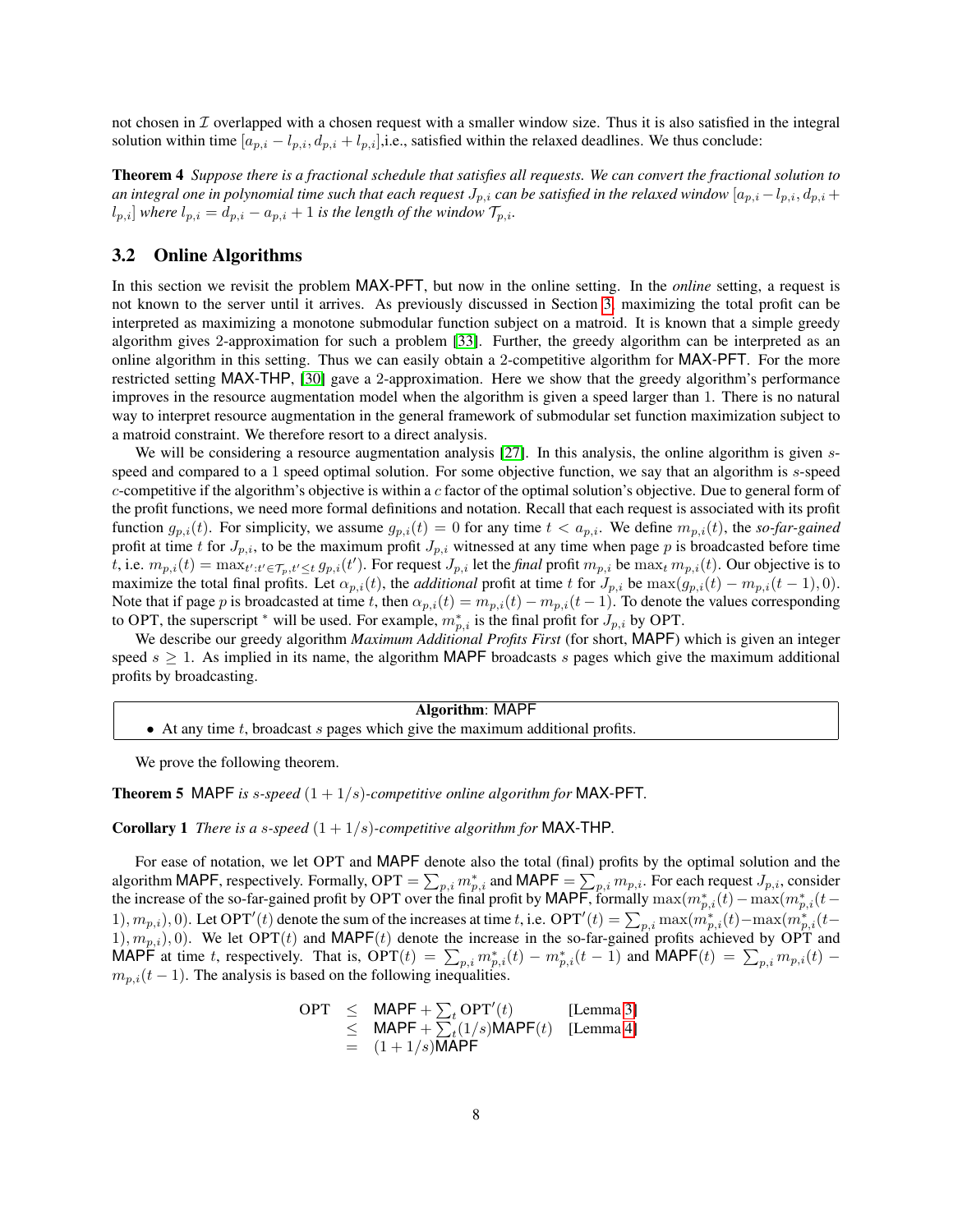The first inequality holds because all extra profits by OPT over MAPF are counted in  $\sum_{t} OPT'(t)$ . The second inequality is due to the property of MAPF. If  $OPT'(t)$ , the additional profit OPT gains over the final profit by MAPF, is non-zero, it implies that MAPF did not broadcast the same page q that OPT did at time t. Thus it follows that MAPF broadcast s other pages which give at least as good additional profit as page  $q$ . Then we have that  $sOPT'(t) \leq \text{MAPF}(t)$ . The formal proofs can be found in the following lemmas.

<span id="page-9-0"></span>**Lemma 3** OPT  $\leq$  MAPF +  $\sum_{t}$  OPT'(*t*).

Proof: By the definition of OPT and simple algebra,

$$
OPT = \sum_{p,i} m_{p,i}^* \leq \sum_{p,i} [m_{p,i} + \max(m_{p,i}^* - m_{p,i}, 0)] = \text{MAPF} + \sum_{p,i} \max(m_{p,i}^* - m_{p,i}, 0)
$$
  

$$
\leq \text{MAPF} + \sum_{p,i} \max(\sum_t [m_{p,i}^*(t) - m_{p,i}^*(t-1)] - m_{p,i}, 0).
$$

By the definition of OPT<sup>'</sup>(*t*), we have that  $\sum_{t}$  OPT<sup>'</sup>(*t*) =  $\sum_{t} \sum_{p,i} \max(m_{p,i}^*(t) - \max(m_{p,i}^*(t-1), m_{p,i}), 0)$ . By changing the order of summation, it is easy to see that we only need to show

$$
\max(\sum_{t} [m_{p,i}^*(t) - m_{p,i}^*(t-1)] - m_{p,i}, 0) \le \sum_{t} \max(m_{p,i}^*(t) - \max(m_{p,i}^*(t-1), m_{p,i}), 0).
$$

This can be easily shown using the fact that  $m_{p,i}^*(t) \geq 0$  is non-decreasing.

<span id="page-9-1"></span>**Lemma 4** For any integer speed  $s \geq 1$ ,  $sOPT'(t) \leq \text{MAPF}(t)$ .

**Proof:** We assume that  $OPT'(t) \neq 0$ , since otherwise the inequality is trivial. Let q be the page OPT broadcasts at time t. By  $m_{q,i}^*(t) = \max(g_{q,i}(t), m_{q,i}(t-1))$ , we have that

<span id="page-9-2"></span>
$$
OPT'(t) = \sum_{i} \max(\max(g_{q,i}(t), m_{q,i}^*(t-1)) - \max(m_{q,i}^*(t-1), m_{q,i}), 0).
$$
\n(3)

Without loss of generality, we assume that MAPF broadcasts s distinct pages  $P(t)$ .

Notice that

<span id="page-9-4"></span>
$$
MAPF(t) = \sum_{p \in \mathcal{P}(t)} \sum_{i} m_{p,i}(t) - m_{p,i}(t-1) = \sum_{p \in \mathcal{P}(t)} \sum_{i} \alpha_{p,i}(t).
$$
 (4)

Note that MAPF did not broadcast the page q which OPT did at time t, i.e.  $q \notin \mathcal{P}(t)$ ; otherwise each term in the sum in [\(3\)](#page-9-2) is 0, since  $m_{q,i} \geq g_{q,i}(t)$ . We now show that

<span id="page-9-3"></span>
$$
\text{OPT}'(t) \le \sum_{i} \alpha_{q,i}(t). \tag{5}
$$

Note that the right hand side is the additional profits which MAPF could have achieved by broadcasting page  $q$  at time  $t.$  By simple algebra and  $(3)$ ,  $(5)$  is reduced to

$$
\max(\max(g_{q,i}(t), m_{q,i}^*(t-1)) - \max(m_{q,i}^*(t-1), m_{q,i}), 0) \leq \max(g_{q,i}(t) - m_{q,i}(t-1), 0).
$$

This can be easily verified using the fact that  $m_{q,i} \geq m_{q,i}(t-1)$ .

Since MAPF broadcasts the s pages in  $\mathcal{P}(t)$  different from q, by the property of MAPF,

<span id="page-9-5"></span>
$$
\forall p \in \mathcal{P}(t), \sum_{i} \alpha_{q,i}(t) \le \sum_{i} \alpha_{p,i}(t). \tag{6}
$$

Combining [\(4\)](#page-9-4), [\(5\)](#page-9-3) and [\(6\)](#page-9-5) completes the proof.

We also prove that the analysis of MAPF is tight in the restricted setting MAX-THP. Note that in the setting MAPF transmits s pages which satisfy the largest number of unsatisfied requests at each time. Due to space constraints, we defer the proof to Appendix [B.](#page-16-0)

<span id="page-9-6"></span>**Theorem 6** *For any*  $\epsilon > 0$  *and speed*  $s \geq 1$ , MAPF *is not s-speed*  $(1 + 1/s - \epsilon)$ *-competitive for* MAX-THP.

For  $s = 1$ , for any  $\epsilon > 0$ , there is a lower bound of  $(2 - \epsilon)$  on the competitive ratio of any online algorithm, even if it is randomized [\[30\]](#page-14-6).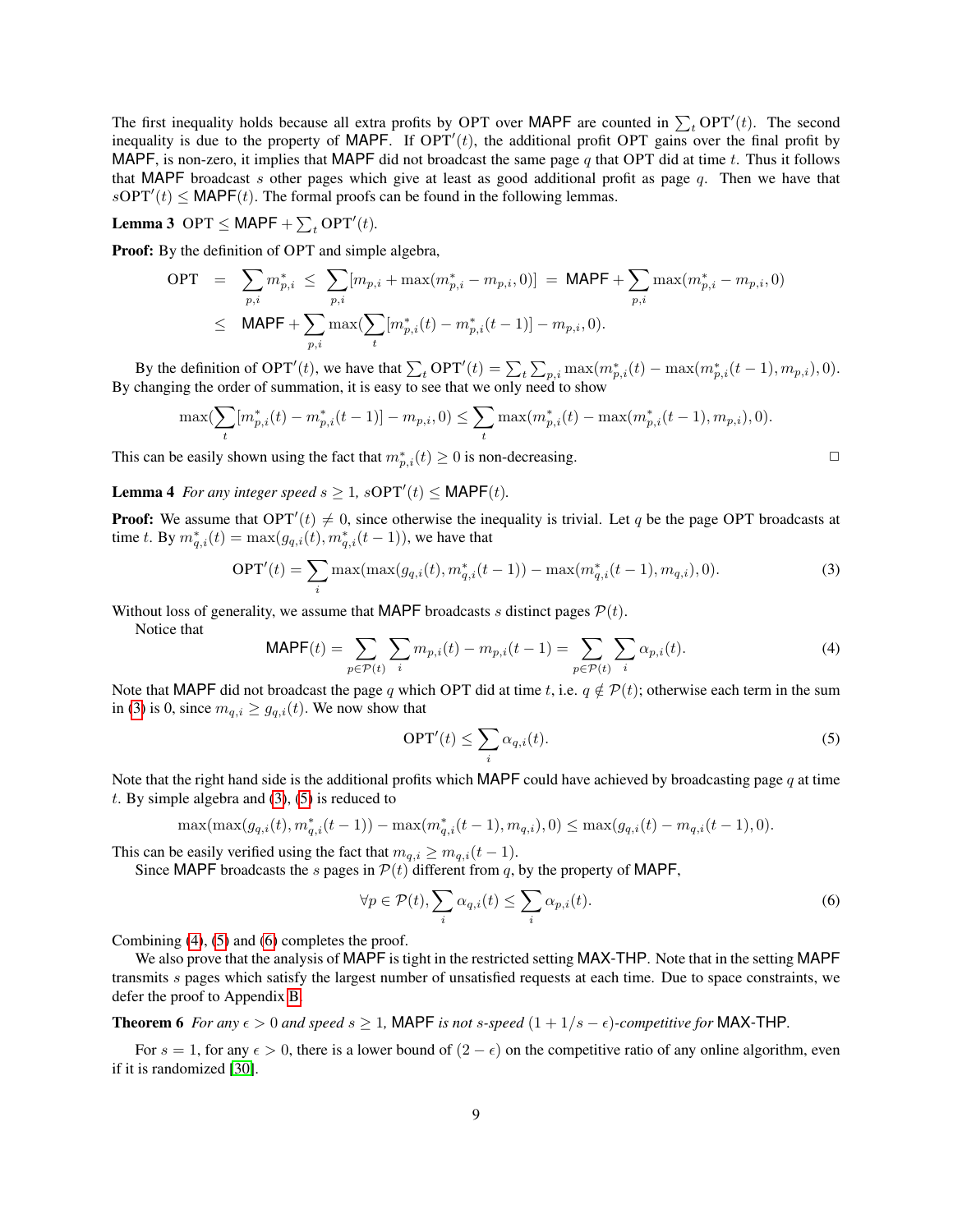## <span id="page-10-1"></span>4 Minimizing Latency subject to Completeness Requirements

In this section, we consider the problem of minimizing the total latency of the completed requests subject to completeness requirements. Recall that the input of this problem is a MAX-THP instance and a completeness threshold  $C \in (0, 1]$ , and the objective is to find a schedule that completes C fraction of the requests and minimizes the latency of the completed requests.

We set up the integer linear program as follows. We use some indicator variables:  $X_{p,i}^{(t)} = 1$  indicates job  $J_{p,i}$  is captured at time  $t. Y_p^{(t)} = 1$  indicates the server broadcast page  $p$  at time  $t.$  Let  $N$  denote the total number of requests.

minimize 
$$
\sum_{p,i} \sum_{t=a_p,i}^{d_{p,i}} X_{p,i}^{(t)} \cdot (t - a_{p,i})
$$
\nsubject to 
$$
\sum_{t=a_p,i}^{d_{p,i}} X_{p,i}^{(t)} \le 1
$$
 Each request satisfied at most once\n
$$
\sum_{p} Y_{p}^{(t)} \le 1
$$
 One page broadcast at time-slot  $t$ \n
$$
X_{p,i}^{(t)} \le Y_{p}^{(t)}
$$
 If page is not broadcast, then the request cannot be satisfied\n
$$
\sum_{p,i} \sum_{t=a_p,i}^{d_{p,i}} X_{p,i}^{(t)} \ge CN
$$
 Completeness requirements\n
$$
X_{p,i}^{(t)} \in \{0,1\}, Y_{p}^{(t)} \in \{0,1\}
$$
\n(7)

We replace the integer constraints  $X_{p,i}^{(t)} \in \{0,1\}$ ,  $Y_p^{(t)} \in \{0,1\}$  by  $X_{p,i}^{(t)} \in [0,1]$ ,  $Y_p^{(t)} \in [0,1]$  to obtain the LP relaxation. Suppose  $x_{p,i}^{(t)}, y_p^{(t)}$  is the optimal fractional solution for this LP. The main result in this section is the following theorem which reveals an interesting tradeoff that can be obtained between latency and completeness.

<span id="page-10-0"></span>Theorem 7 *Given a fractional LP solution, there is a polynomial time randomized algorithm that can obtain a sched*ule such that the expected completeness of the schedule is  $\frac{3}{4}C$  and the expected latency of the scheduled requests is at *most*  $D(C)$  *where*  $D(C)$  *is the minimum fractional latency with completeness requirement* C.

Before giving the algorithm that achieves the bound claimed above, we first analyze a simple independent rounding scheme with slightly worse bound. The first step of the scheme is similar to the one we used for MAX-THP in Section [3.](#page-4-0) The first step completely decides which requests are satisfied or not. Recall that we are making a tradeoff between the total latency and the completeness. Thus we will exclude some requests, even though they are satisfied, which could incur high latency. To this end, we will say we *capture* a satisfied request, if we include it to our solution (thus counting toward the desired completeness).

## Algorithm: LATENCY/COMPLETENESS-IND-ROUND

- 1. Consider each time slot t independently. Page p is broadcast at t with probability  $y_p^{(t)}$ .
- 2. Consider each request  $J_{p,i}$  independently. If p is broadcast in at least one time-slot in the request window, let t be the earliest such slot. With probability  $x_{p,i}^{(t)}/y_p^{(t)}$ , capture the request, otherwise leave it uncaptured.

Note that the probability  $x_{p,i}^{(t)}/y_p^{(t)}$  is well defined;  $x_{p,i}^{(t)} \le y_p^{(t)}$ , and  $y_p^{(t)} > 0$  since p was broadcasted at time t. Let  $x_{p,i} := \sum_{t} x_{p,i}^{(t)}$ . Let  $T_{p,i}$  be the first time at which  $\sum_{t=a_{p,i}}^{T_{p,i}} y_p^{(t)} \ge x_{p,i}$ . Observe that given the  $y_p^{(t)}$  and  $x_{p,i}$  values, the optimum (minimum latency) choice of the  $x_{p,i}^{(t)}$  values will set  $x_{p,i}^{(t)} = y_p^{(t)}$  for  $t < T_{p,i}$ ,  $x_{p,i}^{(t)} = 0$  for  $t > T_{p,i}$ , and  $0 < x_{p,i}^{(T_{p,i})} < y_p^{(T_{p,i})}$ . Thus, the probability in the second step is 1 for  $t < T_{p,i}$  and 0 for  $t > T_{p,i}$ . The purpose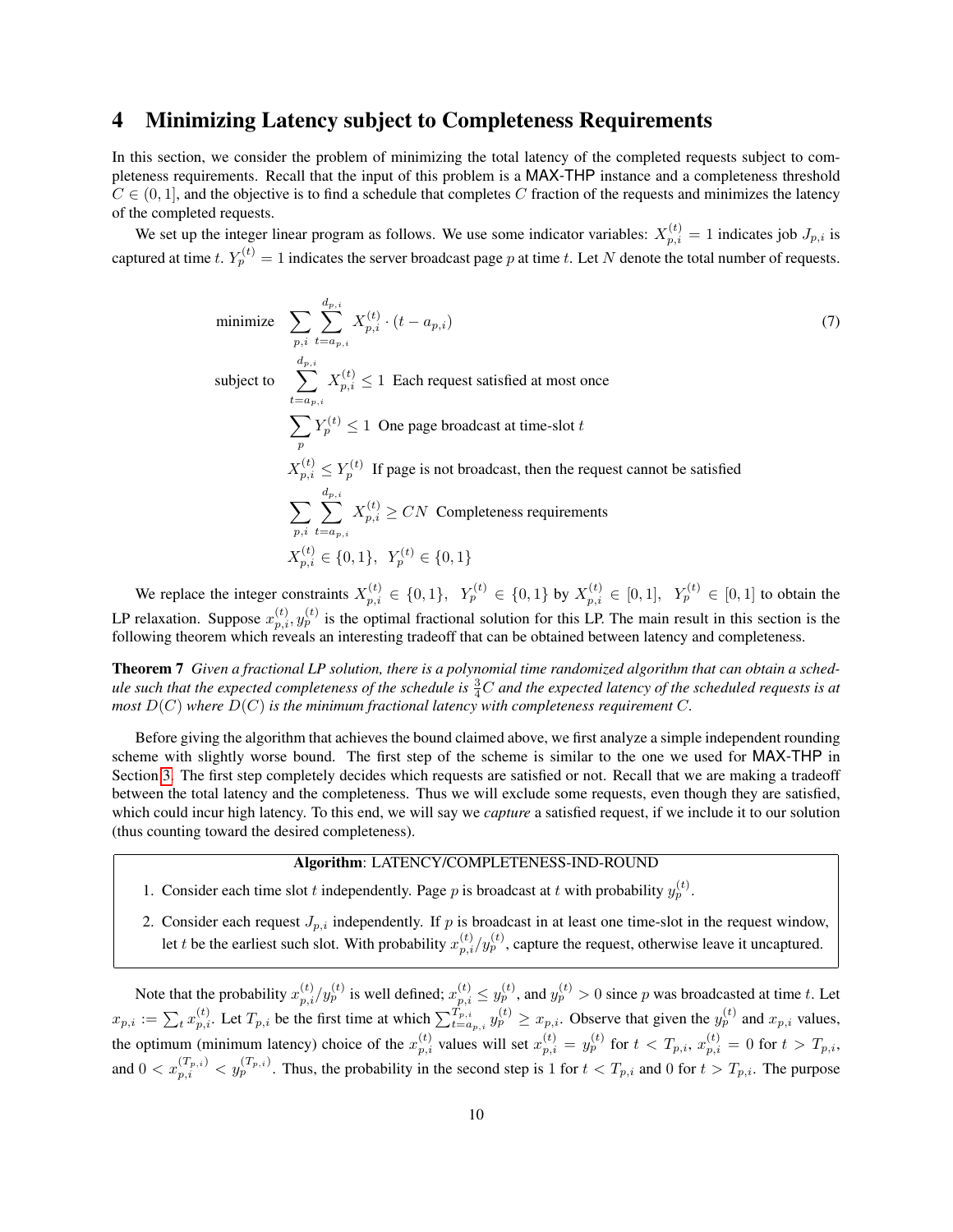

<span id="page-11-0"></span>Figure 3: The construction of the bipartite graph  $G(U, V, E)$ . We choose  $z = 0.5$ . E.g.  $I_{p,2} = [0.3, 0.8), I(v_{p,1}) =$  $[0, 0.5)$  and  $I((u_2, v_{p,1})) = I_{p,2} \cap I(v_{p,1}) = [0.3, 0.5]$ . Assume that  $\mathcal{T}_{p,i} = \{3, 4, 5, 6\}$  for job  $J_{p,i}$ . Therefore,  $x_{p,i} = 1, I(J_{p,i}) = [0.8, 1.8)$ . and  $E_{p,i} = \{(u_3, v_{p,2}), (u_4, v_{p,2}), (u_4, v_{p,3}), (u_5, v_{p,3})\}.$ 

of this step is to drop a request in the integral solution if it is satisfied within its window but the broadcast comes so late that it would contribute "too much" to the latency of the solution. Denote by  $OPT$  the optimal latency under the completeness constraint, that is at least  $C$  fraction of requests are satisfied. The performance of the independent rounding scheme is given by the following lemma. The proof can be found in Appendix [B.](#page-16-0)

<span id="page-11-1"></span>Lemma 5 *Given a fractional LP solution, the independent rounding scheme can obtain a schedule such that the* expected completeness of the schedule is  $(1-\frac{1}{e})C$  and the expected latency of the scheduled requests is at most  $D(C)$ where  $D(C)$  *is the minimum fractional latency with completeness requirement* C.

Now we improve the expected completeness to  $\frac{3}{4}C$  using the dependent rounding technique. The bipartite graph construction in the first step is the same as the one used for throughput scheduling in [\[24\]](#page-14-7), however we apply it to a slightly different LP formulation and also analyze the latency.

#### Algorithm: LATENCY/COMPLETENESS-DEP-ROUND

- 1. Construct a bipartite graph  $G = (U, V, E)$  as follows.  $U = \{u_t\}_t$  where  $u_t$  is a vertex corresponding to time slot t. For each page p group time slots into some number of windows,  $W_{p,j}$ ,  $1 \leq j \leq m_p$  as follows. Choose  $z \in (0,1]$  uniformly at random. Each window is a set of time slots. For each window  $W_{p,i}$ , there is a vertex  $v_{p,i} \in V$ . Associate  $v_{p,i}$  with an interval  $I(v_{p,i})$  as follows:  $I(v_{p,1}) = [0, z)$  and  $I(v_{p,i}) = [i-2+z, i-1+z)$  for  $i \ge 2$ . For page p, also associate each time slot t with an interval  $I_{p,t} = \left[\sum_{t'=1}^{t-1} y_p^{(t')} , \sum_{t'=1}^t y_p^{(t')} \right]$ . Window  $W_{p,i}$  contains all time slots t such that  $I_{p,t} \cap I(v_{p,i}) \neq \emptyset$ . If  $t \in W_{p,i}$ , there is an edge  $(u_t, v_{p,i})$ . Associate to edge  $e = (u_t, v_{p,i})$  an interval  $I(e) = I_{p,t} \cap I(v_{p,i})$  and let  $b(u_t, v_{p,i}) = |I(e)|$  where  $|I(e)|$  is the length of  $I(e)$ . Repeat the above construction for each page p.
- 2. Perform dependent rounding in G with b as the probabilities defined on the edges. If an edge  $(v_{p,i}, u_t)$  gets chosen in the rounded solution, then schedule page  $p$  at time  $t$ .
- 3. Consider each request  $J_{p,i}$  independently. Associate to  $J_{p,i}$  an interval  $I(J_{p,i}) = \left[\sum_{t=1}^{a_{p,i}} y_p^{(t)}, \sum_{t=1}^{a_{p,i}} y_p^{(t)}\right]$  $(x_{p,i})$ . Let  $E_{p,i}$  be the set of edges e such that  $I(e) \cap I(J_{p,i}) \neq \emptyset$ . If any edge in  $E_{p,i}$  is rounded up to 1 in the previous step, let e be the earliest such slot. With probability  $\frac{|I(J_p,i)\cap I(e)|}{|I(e)|}$ , capture the request using this broadcast, otherwise leave it uncaptured.

See Figure [3](#page-11-0) for an example of the construction. In the example, if  $(u_5, v_{p,3})$  is rounded up to 1 and  $(u_3, v_{p,2})$  and  $(u_4, v_{p,2})$  are rounded to 0 in step 2, we capture  $J_{p,i}$  with probability  $0.05/0.1 = 1/2$  in step 3. We now show the performance of the algorithm.

**Proof of Theorem [7:](#page-10-0)** Consider a particular request  $J_{p,i}$ . We first show that the probability that  $J_{p,i}$  is scheduled is at least  $\frac{3}{4}x_{p,i}$ . We know that  $x_{p,i} = \sum_{t \in \mathcal{T}_{p,i}} x_{p,i}^{(t)} \leq 1$ . Thus, for any  $z \in (0,1]$ ,  $I(J_{p,i})$  is fully contained in two intervals  $I(v_{p,j}), I(v_{p,j+1})$  for some j. We claim that, conditioning on the choice  $z, J_{p,i}$  is satisfied with probability at least

 $\max(|I(J_{p,i}) \cap I(v_{p,j})|, |I(J_{p,i}) \cap I(v_{p,j+1})|)$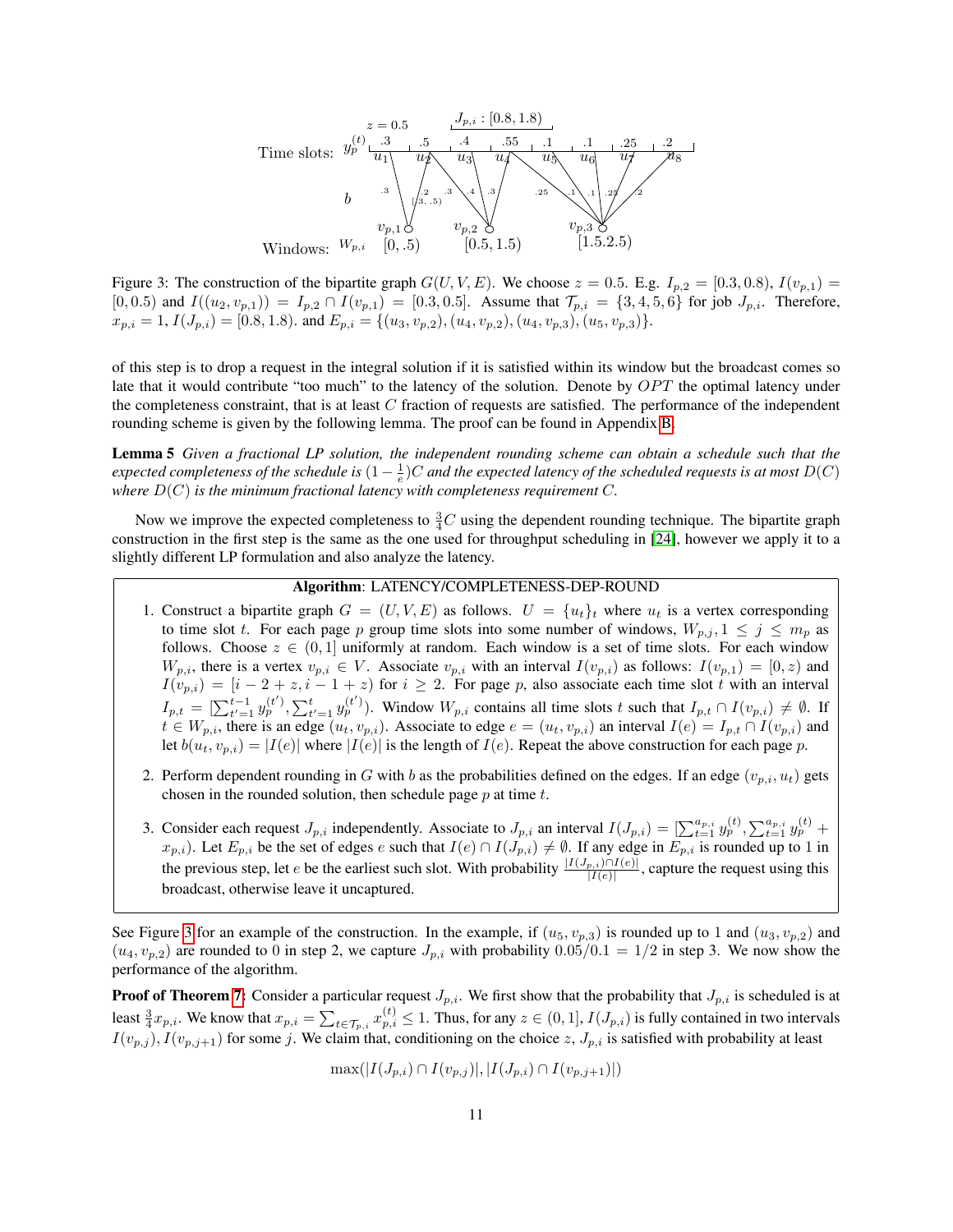Since there is at most 1 edge adjacent to  $v_{p,i}$  rounded to 1, the events that  $J_{p,i}$  is satisfied by any of those edges are disjoint. Therefore, the probability  $J_{p,i}$  is satisfied by any of those is

$$
\sum_{e \in \partial(v_{p,i})} \Pr[e \text{ is rounded to } 1 \text{ and } J_{p,i} \text{ is captured by } e] = \sum_{e \in \partial(v_{p,i})} |I(e)| \frac{|I(J_{p,i}) \cap I(e)|}{|I(e)|}
$$

$$
= \sum_{e \in \partial(v_{p,i})} |I(J_{p,i}) \cap I(e)| = |I(J_{p,i}) \cap \bigcup_{e \in \partial(v_{p,i})} I(e)| = |I(J_{p,i}) \cap I(v_{p,j})|.
$$

where  $\partial(v)$  denote the set of edges incident on v. Hence, the claim holds.

Since the initial z was chosen uniformly randomly, the probability that  $I(J_{p,i})$  is fully contained in one interval  $I_{p,j}$  is  $1-x_{p,i}$ . In this case, the probability  $J_{p,i}$  is satisfied is  $|I(J_{p,i}) \cap I(v_{p,j})| = x_{p,i}$ . If  $I(J_{p,i})$  overlaps with two intervals,  $J_{p,i}$  is satisfied with probability at least max $(\alpha, x_{p,i}-\alpha)$  conditioning on  $|I(J_{p,i}) \cap I(v_{p,j})| = \alpha$ . Therefore, we have that

$$
\Pr[J_{p,i} \text{ is satisfied}]=\int_{0}^{x_{p,i}}\max(\alpha, x_{p,i}-\alpha)d\alpha+(1-x_{p,i})x_{p,i}=\frac{3}{4}x_{p,i}^2+(1-x_{p,i})x_{p,i}=x_{p,i}-\frac{1}{4}x_{p,i}^2\geq \frac{3}{4}x_{p,i}.
$$

To prove the second part, we only need to show that  $Pr(D(J_{p,i}) = t - a_{p,i}) \le x_{p,i}^{(t)}$  which can be seen from that

$$
\Pr(D(J_{p,i}) = t - a_{p,i}) = \Pr[\bigcup_{j} (J_{p,i} \text{ is captured by } (u_t, v_{p,j})] \le \sum_{j} \Pr[J_{p,i} \text{ is captured by } (u_t, v_{p,j})]
$$

$$
\le \sum_{j} |I((u_t, v_{p,j}))| \frac{|I(J_{p,i}) \cap I((u_t, v_{p,j}))|}{|I((u_t, v_{p,j}))|} = |I(J_{p,j}) \cap I_{p,t}| = x_{p,i}^{(t)}
$$

The last equality follows from the fact that  $x_{p,i}^{(t)} = y_p^{(t)}$  for  $t < T_{p,i}$ .

## 5 Conclusions

In this paper we assumed that each query required access to a single resource. However, often answering client queries can be complex and may involve access to multiple sources and/or dependency among them. For instance, a query may read "give me the temperature at point A within next hour, and the temperature at point B within 10 minutes after sending the reading of A". Incorporating such queries seems to be an interesting and rich future direction.

Note that our dependent rounding algorithm in Section [4](#page-10-1) only provides *expected* guarantees for both completeness and tradeoff. Unlike the case where there is only one objective, such a result does not necessarily imply the existence of a deterministic solution that achieves the claimed bounds for both objectives. We leave the problem of derandomizing our algorithm as an interesting open problem.

In addition, we are exploring an understanding of the limitations of LP rounding for the completeness-latency tradeoff question. For example, using an integrality gap  $\gamma$  (currently  $\gamma = \frac{12}{13}$ ) for the LP [\[9\]](#page-13-4) for scheduling with windows, we can show that to get better completeness, we will have to pay significantly on the latency using LProunding methods.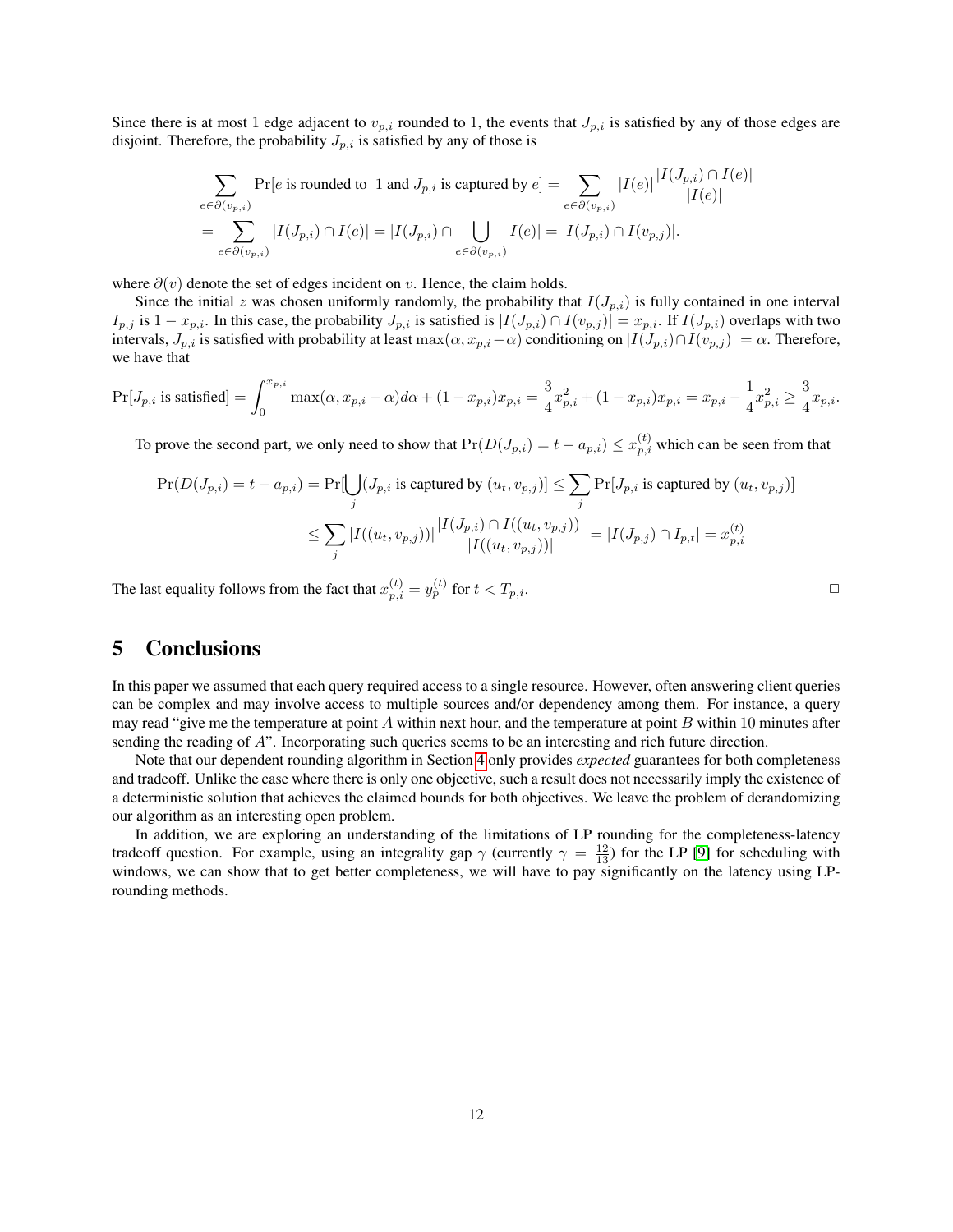## References

- [1] D. Aksoy, and M. Franklin. RxW: A scheduling approach for large-scale on-demand data broadcast. *IEEE/ACM Transactions On Networking*, Volume 7, Number 6:846-860, 1999.
- <span id="page-13-5"></span>[2] N. Bansal, D. Coppersmith, and M. Sviridenko. Improved approximation algorithms for broadcast scheduling. *Proceedings of 17th Annual ACM-SIAM Symposium on Discrete Algorithms*, pp. 344–353, 2006.
- [3] N. Bansal, R. Krishnaswamy and V. Nagarajan. Better Scalable Algorithms for Broadcast Scheduling. *ICALP*, 2010.
- <span id="page-13-3"></span>[4] Y. Bartal and S. Muthukrishnan. Minimizing maximum response time inscheduling broadcasts. *Proceedings of the eleventh annual ACM-SIAM symposium on Discrete algorithms*, pp. 558–559, 2000.
- <span id="page-13-11"></span>[5] G. Calinescu, C. Chekuri, M. Pal, and J. Vondrak. Maximizing a monotone submodular set function subject to a matroid constraint *SIAM J. on Computing*, to appear.
- <span id="page-13-13"></span>[6] G. Calinescu, C. Chekuri, M. Pal, and J. Vondrak. Maximizing a submodular set function subject to a matroid constraint *IPCO*, pp. 182–196, 2007.
- <span id="page-13-9"></span>[7] W. Chan, T. Lam, H. Ting, and P. Wong. New Results on On-Demand Broadcasting with Deadline via Job Scheduling with Cancellation. *COCOON*, pp. 210–218, 2004.
- <span id="page-13-1"></span>[8] D. Carney, S. Lee and S. Zdonik. Scalable Application-Aware Data Freshening. *ICDE*, pp. 481–492 (2003).
- <span id="page-13-4"></span>[9] J. Chang, T. Erlebach, R. Gailis and S. Khuller. Broadcast Scheduling: Algorithms and Complexity. *Proc. of 19th Annual ACM-SIAM Symp. on Discrete Algorithms*, pp. 473–482, 2008.
- [10] M. Charikar, S. Khuller. A robust maximum completion time measure for scheduling. *Proceedings of 17th Annual ACM-SIAM Symposium on Discrete Algorithms*, pp. 324–333, 2006.
- <span id="page-13-8"></span>[11] C. Chekuri, S. Im and B. Moseley. Minimizing Maximum Response Timeand Delay Factor in Broadcast Scheduling. *ESA*, pp. 444–455, 2009.
- [12] C. Chekuri, S. Im and B. Moseley. Longest Wait First for Broadcast Scheduling. *WAOA*, 2009.
- <span id="page-13-12"></span>[13] C. Chekuri, J. Vondrak and R. Zenklusen. Dependent Randomized Rounding for Matroid Polytopes and Applications. Manuscript, 2009. arXiv:0909.4348.
- <span id="page-13-10"></span>[14] M. Chrobak, C. Durr, W. Jawor, L. Kowalik and Maciej Kurowski. A Note on Scheduling Equal-Length Jobs to ¨ Maximize Throughput. *J. of Scheduling*, Vol. 9(1):71–73, (2006).
- <span id="page-13-0"></span>[15] P. Deolasee, A. Katkar, P. Panchbudhe, K. Ramamritham and P. Shenoy. Adaptive Push-Pull: Deisseminating Dynamic Web Data. *Proc. of WWW*, (2001).
- <span id="page-13-2"></span>[16] J. Eckstein, A. Gal and S. Reiner. Monitoring an Information Source under a Politeness Constraint. *INFORMS Journal on Computing*, Vol. 20(1):3–20, (2007).
- [17] J. Edmonds. Scheduling in the dark. *Theor. Comput. Sci.*, Vol. 235(1):109–1183, (2000).
- <span id="page-13-6"></span>[18] J. Edmonds and K. Pruhs. Multicast pull scheduling: when fairness is fine. *Proc. of 13th Annual ACM-SIAM Symposium on Discrete Algorithms*, pp. 421–430, 2002.
- <span id="page-13-7"></span>[19] J. Edmonds and K. Pruhs. A maiden analysis of longest wait first. *Proc. of 15th Annual ACM-SIAM Symp. on Discrete Algorithms*, pp. 811–820, 2004.
- [20] T. Erlebach, A. Hall. NP-Hardness of broadcast scheduling and inapproximability of single-source unsplittable min-cost flow. *Proc. of 13th Annual ACM-SIAM Symposium on Discrete Algorithms*, pp. 194–202, 2002.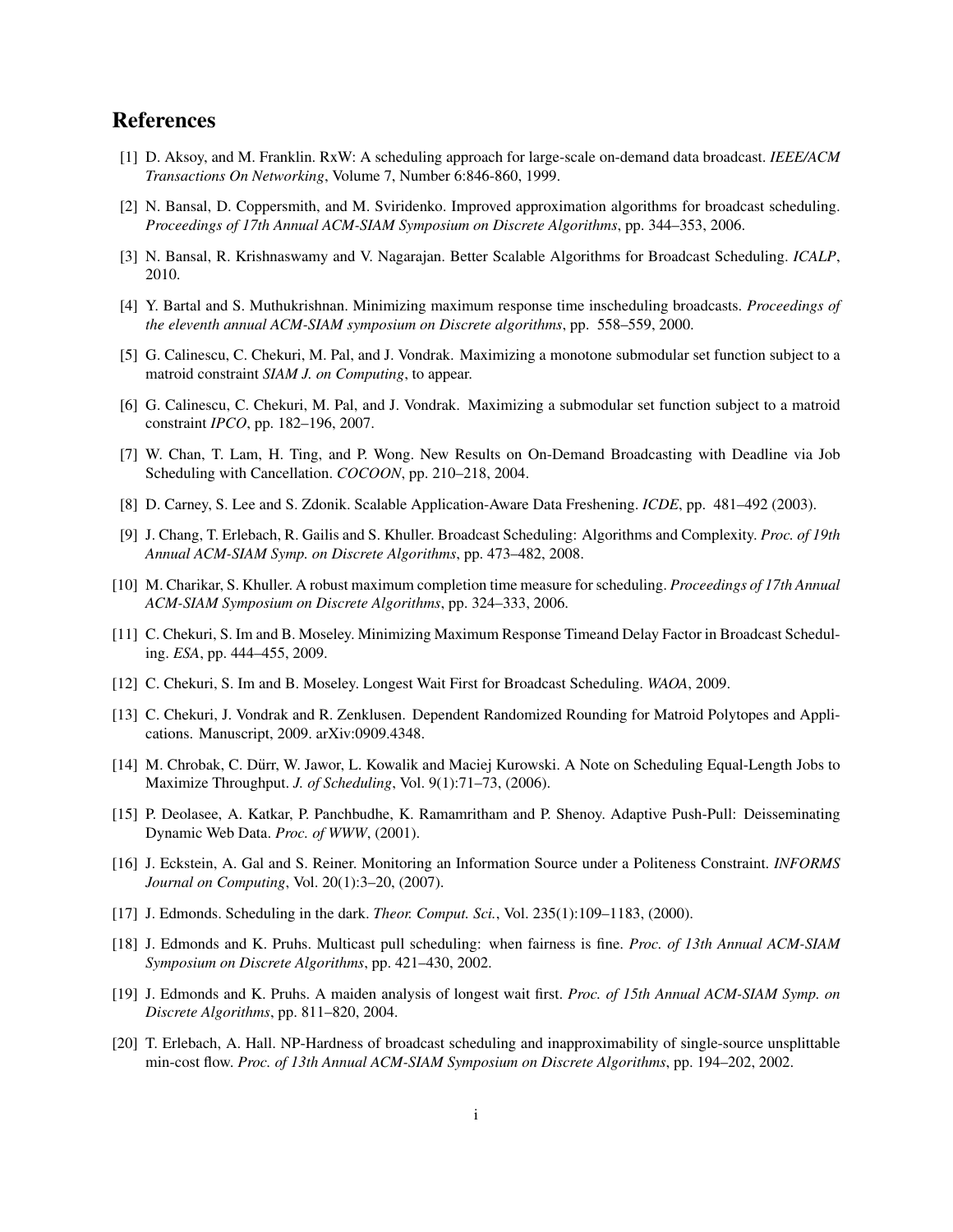- <span id="page-14-14"></span>[21] M. L. Fisher, G. L. Nemhauser and L. A. Wolsey. An analysis of approximations for maximizing submodular set functions - II. *Math. Prog. Study*, 8:73–87, 1978.
- <span id="page-14-1"></span>[22] A. Gal and J. Eckstein. Managing Periodically Updated Data in Relational Databases: A Stochastic Modeling Approach. *Journal of the ACM*, Vol. 48(6):1141–1183, (2001).
- <span id="page-14-8"></span>[23] R. Gandhi, S. Khuller, Y. Kim, and Y.C. Wan. Algorithms for minimizing response time in broadcast scheduling. In *Proc. Ninth Conference on Integer Programming and Combinatorial Optimization* (May 2002), vol. 2337 of *Lecture Notes in Computer Science*, Springer, pp. 415–424.
- <span id="page-14-7"></span>[24] R. Gandhi, S. Khuller, S. Parthasarathy, and A. Srinivasan. Dependent rounding and its applications to approximation algorithms. *Journal of the ACM*, Vol 53(3):324–360, (2006). Prelminary version in *Proc. of IEEE FOCS*, 2002.
- [25] P. Goundan and A. Schulz. Revisiting the greedy approach to submodular set function maximization *Manuscript*, 2007.
- <span id="page-14-9"></span>[26] S. Im and B. Moseley. An Online Scalable Algorithm for Average Flow Time in Broadcast Scheduling. *SODA*, 2010.
- <span id="page-14-11"></span>[27] B. Kalyanasundaram and K. Pruhs. Speed is as powerful as clairvoyance. *J. ACM*, Vol 47(4):617-643, (2000).
- <span id="page-14-5"></span>[28] B. Kalyanasundaram, K. Pruhs, and M. Velauthapillai. Scheduling broadcasts in wireless networks. *European Symposium of Algorithms*, LNCS 1879, Springer-Verlag, pp. 290–301, 2000.
- [29] A. Kamath, R. Motwani, K. Palem, and P. Spirakis Tail Bounds for Occupancy and the Satisfiability Threshold Conjecture. Random Structures and Algorithms 7 (1995). 59-80.
- <span id="page-14-6"></span>[30] J. Kim and K. Chwa. Scheduling broadcasts with deadlines. *Theor. Comput. Sci.*, Vol 325:479–488, (2004).
- [31] R. Motwani and P. Raghavan. Randomized Algorithms. *ACM Comput. Surveys*, Vol. 28(1):33–37 (1996).
- <span id="page-14-16"></span>[32] R. Motwani and P. Raghavan. Randomized Algorithms. Cambridge University Press, 1995.
- <span id="page-14-13"></span>[33] G. L. Nemhauser, L. A. Wolsey and M. L. Fisher. An analysis of approximations for maximizing submodular set functions - I. *Mathematical Programming*, Vol 14(1):265–294, (1978).
- <span id="page-14-2"></span>[34] S. Pandey, K. Dhamdhere and C. Olston. WIC: A General-Purpose Algorithm for Monitoring Web Information Sources. *Proc. of VLDB*, pp. 360–371, (2004).
- [35] H. Roitman, A. Gal and L. Raschid. Capturing Approximated Data Delivery Tradeoffs. *ICDE* (2008).
- <span id="page-14-4"></span>[36] H. Roitman, A. Gal and L. Raschid. Satisfying Complex Data Needs using Pull-Based Online Monitoring of Volatile Data Sources. *ICDE*, 2008.
- <span id="page-14-0"></span>[37] H. Roitman. Profile Based Online Data Delivery - Model and Algorithms. *Ph.D. Thesis* (2008).
- <span id="page-14-3"></span>[38] H. Roitman, A. Gal, L. Raschid. On Trade-offs in Event Delivery Systems. The 4th ACM International Conference on Distributed Event-Based Systems (DEBS), 2010
- <span id="page-14-12"></span>[39] A. Schrijver. Combinatorial optimization: polyhedra and efficiency. Springer, 2003.
- <span id="page-14-15"></span>[40] J. Vondrák. Optimal approximation for the Submodular Welfare Problem in the value oracle model. *Proc. of ACM STOC*, 67–74, 2008.
- <span id="page-14-10"></span>[41] F. Zheng, S. Fung, W. Chan, F. Chin, C. Poon and P. Wong. Improved On-Line Broadcast Scheduling with Deadlines. *COCOON*, 320–329, 2006.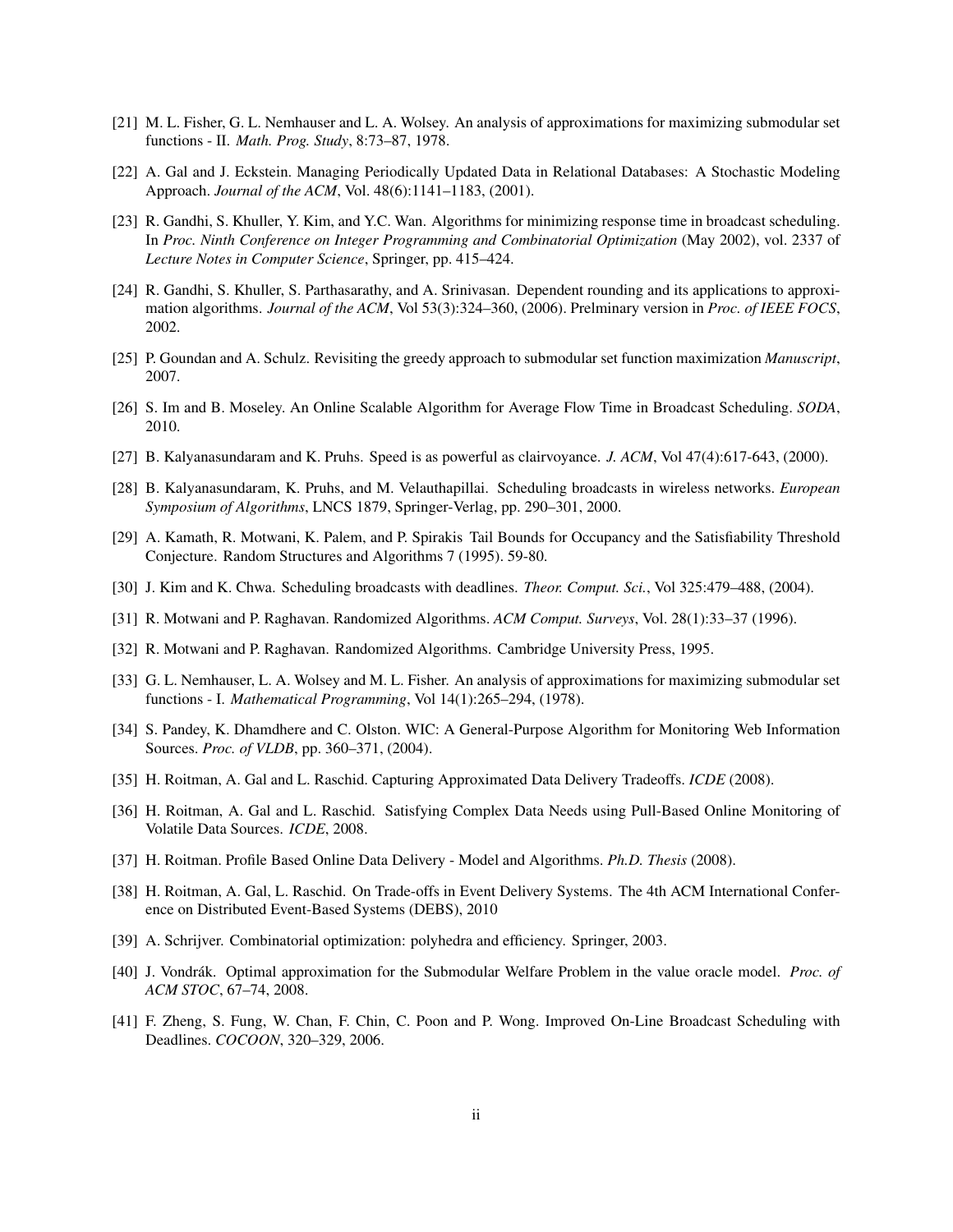## <span id="page-15-0"></span>A Minimizing the Maximum Response Time - A Lower Bound

In this section, we consider the problem of minimizing the maximum response time and show that no randomized online algorithm can be 2 –  $\epsilon$  competitive for any small constant  $\epsilon > 0$  in the oblivious adversary model.

<span id="page-15-2"></span>Lemma 6 *Consider the probabilistic experiment of throwing* m = rn *balls, independently and uniformly, into* n *bins among which* h = αn *bins are colored red. Let* Z *be the number of empty red bins. The expectation of* Z *is given by*  $\mu = E(Z) = \alpha n(1 - \frac{1}{n})^m \sim \alpha n e^{-r}$ . *Furthermore, for any*  $\theta > 0, \epsilon > 0$ , *if n is sufficiently large,*  $Pr(Z \geq (1 + \theta)\mu) \leq \epsilon.$ 

**Theorem 8** *For any*  $\epsilon > 0$ *, there exists no randomized online algorithm for minimizing the maximum response time that is*  $(2 - \epsilon)$ *-competitive in the oblivious adversary model.* 

**Proof:** Let  $P$  be a probability distribution for choosing a request sequence  $\rho$ . For a deterministic online algorithm A, let its competitiveness under P be  $C_A^{\mathcal{P}}$ , i.e,  $C_A^{\mathcal{P}} = \inf \{ C | E[cost_A(\rho)] \leq C \cdot E[cost_O(\rho)] \}$  where  $cost_A$  and  $cost_O$ are the costs obtained by A and the offline optimal algorithm  $O$ , respectively. From Yao's Minmax Principle [\[32\]](#page-14-16), we have

<span id="page-15-1"></span>
$$
\inf_{R} \mathcal{C}_{R} = \sup_{\mathcal{P}} \inf_{A} \mathcal{C}_{A}^{\mathcal{P}}.
$$
\n(8)

We will give a distribution P on request  $\rho$  and prove for any deterministic online algorithm A,  $E[\mathcal{C}_A^{\mathcal{P}}] \geq 2 - \epsilon$  for any  $\epsilon > 0$ . Then, the theorem simply follows from [\(8\)](#page-15-1).

The request sequence is simply formed as follows: There are  $K + 2$  phases where K is an integer and will be fixed later. Phase k consists of time slots  $[(k-1)n+1,\ldots,kn]$ , for  $1 \le k \le K+2$ . At the beginning of phase k (right before time slot  $(k-1)n + 1$ ), the client(adversary) requests a set of pages  $P^k = \{p_1^k, p_2^k, \ldots, p_n^k\}$  then requests one randomly chosen page (with repetition) from  $P^k$  at each subsequent time slot during phase k. Note that the off-line optimal cost is n.

The high level idea of the analysis is very simple. We argue that after each phase the size of the backlog will increasing by a certain amount (according to a function  $f$ ) with high probability until it approach to n.

Let c be some small universal constant between 0 and 1. Let  $f(0) = 0$  and  $f(k + 1) = f(k) + c(1 - f(k))^2$ . It is not hard to see  $\lim_{k\to\infty} f(k) = 1$ . Let K be the constant such that  $f(K) \geq 1 - \delta$ . Constants  $\theta$  and  $\delta$  are also chosen such that  $(1 - \theta)^K (2 - \delta) \ge 2 - \epsilon$ .

We formally define the backlog  $B_t$  at time t as the set of requests not yet satisfied by the online algorithm A right after time t. We claim  $|B_{kn}| \ge f(k) \cdot n$  holds with probability at least  $(1 - \theta)^k$  for all  $k \ge 0$  if n is sufficiently large. It is not hard to see the maximum response time is at least the size of the backlog at any time. Therefore,

$$
\mathcal{E}(\mathcal{C}_A^{\mathcal{P}}) \ge \frac{(1 + f(K)) \cdot n}{\cos t_o(\rho)} \cdot \Pr(|B_{Kn}| \ge (1 + f(K)) \cdot n)) \ge (2 - \delta)(1 - \theta)^K \ge 2 - \epsilon.
$$

Now, we prove the claim by induction on k. It is trivially true when  $k = 0$ . Suppose the claim holds for k and we prove it holds for  $k+1$ . We first note that any reasonable online algorithm only broadcasts pages in  $B_{kn-1}$  once during phase k. We denote the set of time slots in phase k when A broadcasts pages in  $P^{k+1}$  by  $T = \{t_1, t_2, \ldots, t_y\}, y \ge n - |B_{kn}|$ . We write  $T_1 = \{t_1, \ldots, t_{\lceil y/2 \rceil}\}\$  and  $T_2 = \{t_{\lceil y/2 \rceil+1}, \ldots, t_y\}$ . Let c' be another positive constant less than  $1/2$  such that  $(1 - \theta)(\frac{1}{2} - c')\left(1 - e^{-\frac{1}{2}}\right) \ge c$  and  $c' \ge c$ . We distinguish two cases.

**Case 1:** A broadcasts less than  $y/2 - c'y$  distinct pages in  $T_1$ . In this case, it is easy to see the backlog will increase by at least  $c'y$  at the end of phase  $k$ . By induction hypothesis,

$$
|B_{(k+1)n}| \ge |B_{kn}| + c'y \ge |B_{kn}| + c'(n - |B_{kn}|) = n(f(k) + c' - c'f(k)) \ge f(k+1)n.
$$

**Case 2:** A broadcasts at least  $y/2 - c'y$  pages in  $T_1$ . Define the random variable

$$
e_i = \begin{cases} 1, & p_i^k \text{ is broadcast by } A \text{ in } T_1 \text{ and requestedby the adversary in } T_2; \\ 0, & \text{Otherwise.} \end{cases}
$$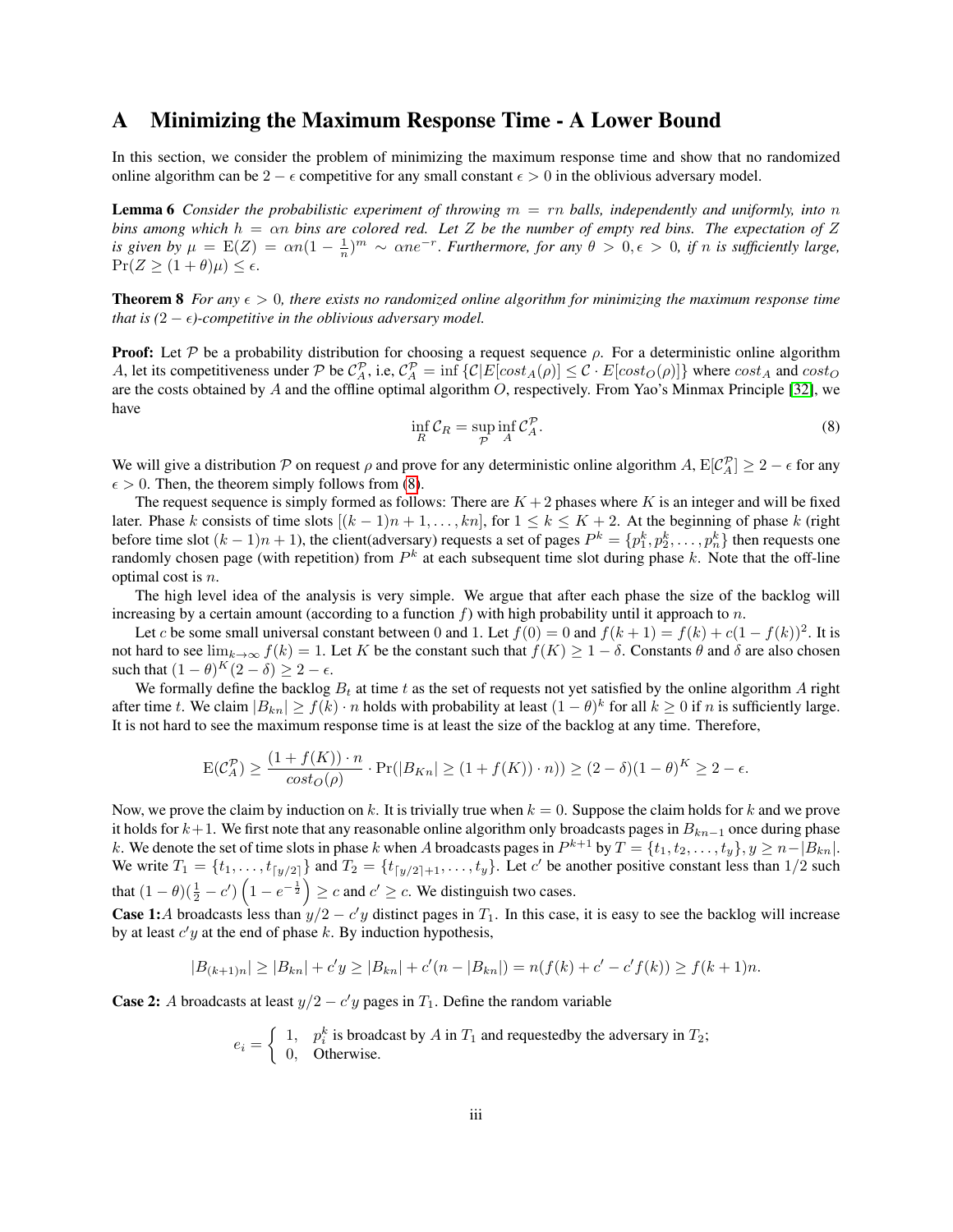It is easy to see  $|B_{(k+1)n}| \geq |B_{kn}| + \sum_{i=1}^n e_i$ . If we think of  $P^k$  as the bins, the pages broadcast by A in  $T_1$  as red bins and each page requested in  $T_2$  as balls,  $\sum_i e_i$  is exactly the quantity of non-empty red bins.

From Lemma [6,](#page-15-2) we can see and

$$
\Pr(\sum_i e_i \geq (1-\theta)\mu) \geq 1-\theta
$$

where  $\mu = E(\sum_i e_i) \ge y(\frac{1}{2} - c')(1 - (1 - \frac{1}{n})^{y/2})$ . So, we can get that

$$
|B_{(k+1)}| \ge |B_k| + \sum_i e_i \ge |B_k| + (1 - \theta)\mu
$$
  
\n
$$
\ge |B_k| + (1 - \theta)y\left(\frac{1}{2} - c'\right)\left(1 - (1 - \frac{1}{n})^{\frac{y}{2}}\right)
$$
  
\n
$$
\ge |B_k| + (1 - \theta)(n - |B_k|)\left(\frac{1}{2} - c'\right) \cdot \left(1 - (1 - \frac{1}{n})^{\frac{(n - |B_k|)}{2}}\right)
$$
  
\n
$$
\ge |B_k| + (1 - \theta)(\frac{1}{2} - c')\left(1 - e^{-\frac{1}{2}}\right)n\left(1 - \frac{|B_k|}{n}\right)^2
$$
  
\n
$$
\ge f(k)n + cn(1 - f(k))^2 = f(k+1)n
$$

holds with probability at least  $1-\theta$ . The fourth inequality is due to  $1-(1-\frac{1}{n})^{xn} \geq 1-e^{-x} \geq 1-(1-2(1-e^{-1/2})x)$ for  $0 \ge x \ge 1/2$ . and the last holds because  $x + c(1-x)^2$  is monotonically increasing. This concludes case 2.

Therefore, no matter in which case, we have that

$$
\Pr(|B_{k+1}| \ge f(k+1)n) \ge \Pr(|B_{k+1}| \ge f(k+1)n \land |B_k| \ge f(k)n)
$$
  
= 
$$
\Pr(|B_{k+1}| \ge f(k+1)n | |B_k| \ge f(k)n) \Pr(|B_k| \ge f(k)n)
$$
  

$$
\ge (1-\theta)^{k+1}.
$$

## <span id="page-16-0"></span>B Omitted Proofs

**Proof of Theorem [6](#page-9-6)** Let  $\mathcal{P}_1$  and  $\mathcal{P}_2$  are two disjoint set of pages such that  $|\mathcal{P}_1| = s$  and  $|\mathcal{P}_2| = N - s$ . Consider the following two types of requests.

Type 1: At each time t during  $[0, N - s - 1]$ ,  $(M + 1)$  requests for each page in  $\mathcal{P}_1$  arrive, a total of  $(M + 1)s$  requests.

Type 2: At time 0, M requests for each page in  $\mathcal{P}_2$  arrive, a total of  $M(N - s)$  requests.

All requests have the same deadline N. Here, N and M are such that  $N \gg M \gg s$ . Let O and M denote the requests which MAPF and OPT satisfy respectively. Note that MAPF is busy during  $[0, N - s]$  processing only the requests for Type 1. Thus, MAPF can satisfy  $(N - s)(M + 1)s$  requests for Type 1 and  $s<sup>2</sup>M$  requests for Type 2, a total of  $|M| = (N - s)(M + 1)s + s^2M$ . On the other hand, we let OPT schedule the requests for Type 2 during  $[0, N - s]$  and those for Type 1 during  $[N - s, N]$ , thereby satisfying all the requests, a total of  $|O| = (N - s)(M + 1)s + M(N - s)$ . It is easy to see that  $|O|/|M|$  can be arbitrarily close to  $(s + 1)/s$  when  $N \gg M \gg s.$ 

**Proof of Lemma [5](#page-11-1)** The proof for the first part is very similar to that of Lemma [2,](#page-5-0) and we omit the proof. To prove the second part, consider any request  $J_{p,i}$ . The fractional latency for the request  $J_{p,i}$  is  $\sum_{t \in \mathcal{T}_{p,i}} (t - a_{p,i}) x_{p,i}^{(t)}$ . Let  $D(J_{p,i})$ be the latency of request  $J_{p,i}$  in the integral schedule; it is 0 if the request is not captured. We note that due to step 2,